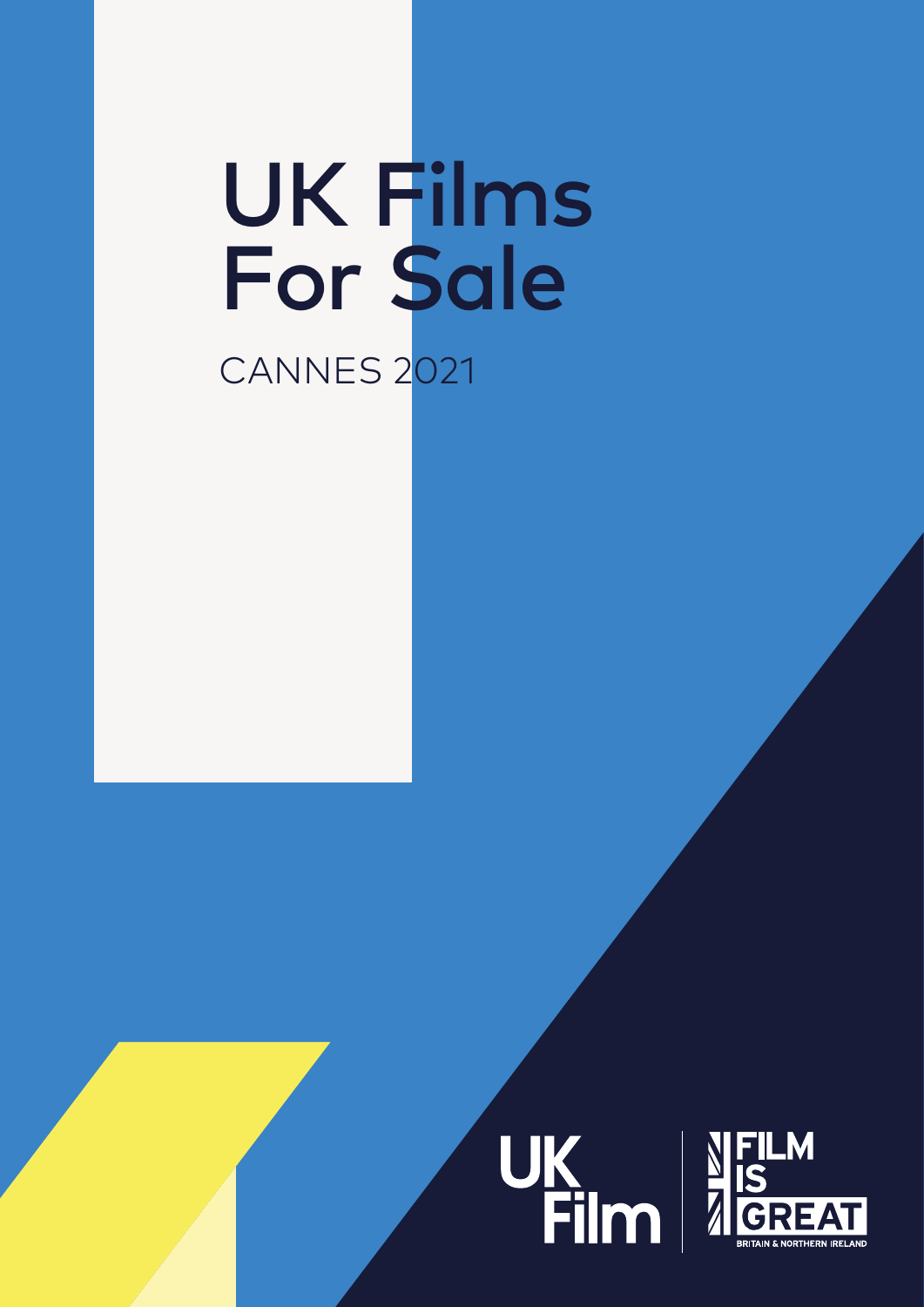**[10 Lives](https://cinando.com/en/Film/10_lives_377913/Detail)** Director: Chris Jenkins Genre: Animation Status: Production

### **[13 Graves](https://ukfilmn.i2ic.com/companies/evolutionary-films)**

Cast: Kevin Leslie, Morgan James, Jacob Anderton, Terri Dwyer, Michael McKell Director: John Langridge Genre: Horror Status: Completed

#### **[23 Walks](https://ukfilmn.i2ic.com/companies/parkland-pictures_)**

Cast: Dave Johns, Alison Steadman Director: Paul Morrison Genre: Drama Status: Completed

#### **[512 Hours With Marina Abramovic](https://ukfilmn.i2ic.com/companies/film-republic)**

Cast: Marina Abramović Director: Adina Istrate Genre: Documentary Status: Post-Production

#### **[Absolute Denial](https://cinando.com/en/Film/absolute_denial_376749/Detail)**

Cast: Nick Eriksen, Jeremy J. Smith-Sebasto, Harry Dyer, Heather Gonzalez, Jef Leeson Director: Ryan Braund Genre: Animation Status: Post-Production

#### **[Airline Wars](https://ukfilmn.i2ic.com/companies/phoenix)**

Cast: Freddy Laker, Freddy Laker Jr, Richard Branson, Robert McFarlene, Stelios Haji-iannou, Bjorn Kjos, Norman Tebbit Genre: Documentary Status: Post-Production

#### **[Alfred](https://cinando.com/en/Film/alfred_390802/Detail)**

Cast: Jean-Paul Gates Director: Steven Smith Genre: Thriller Status: Completed

#### **[Ali & Ava](https://ukfilmn.i2ic.com/companies/altitude)**

Cast: Claire Rushbrook, Adeel Akhtar Director: Clio Barnard Genre: Drama Status: Post-Production

#### **[Alien: Battlefield Earth](https://cinando.com/en/Film/alien_battlefield_earth_394171/Detail)**

Cast: Derek Nelson, Scot Scurlock, Peter Cosgrove, Cameron Bass Director: Andrew Jones Genre: Science-fiction Status: Completed

**[Phoenix Worldwide](https://phoenixworldent.com/)  [Entertainment](https://phoenixworldent.com/) [Email Company](mailto:info@phoenixworldent.com)**

**[SC Films International](https://scfilmsinternational.com/)**

**[ITN Distribution](http://www.itndistribution.com/) [Email Company](mailto:stuart@itnfilms.com)**

**[Altitude Film Entertainment](http://www.altitudefilment.com/) [Email Company](mailto:info@altitudefilment.com)**

> **[Vision Films](http://www.visionfilms.net/) [Email Company](mailto:sales@visionfilms.net)**

**[Evolutionary Films](https://www.evolutionaryfilms.com/) [Email Company](mailto:info@evolutionaryfilms.com)**

**[GFM Animation](http://www.gfmanimation.com/) [Email Company](mailto:general@gfmanimation.com)**

**[Email Company](mailto:info@parklandpictures.com)**

**[Parkland Pictures](https://www.parklandpictures.com/)**

**[Film Republic](http://www.filmrepublic.biz/)**

**[Email Company](mailto:info@filmrepublic.biz)**

**[Email Company](mailto:info@scfilmsinternational.com)**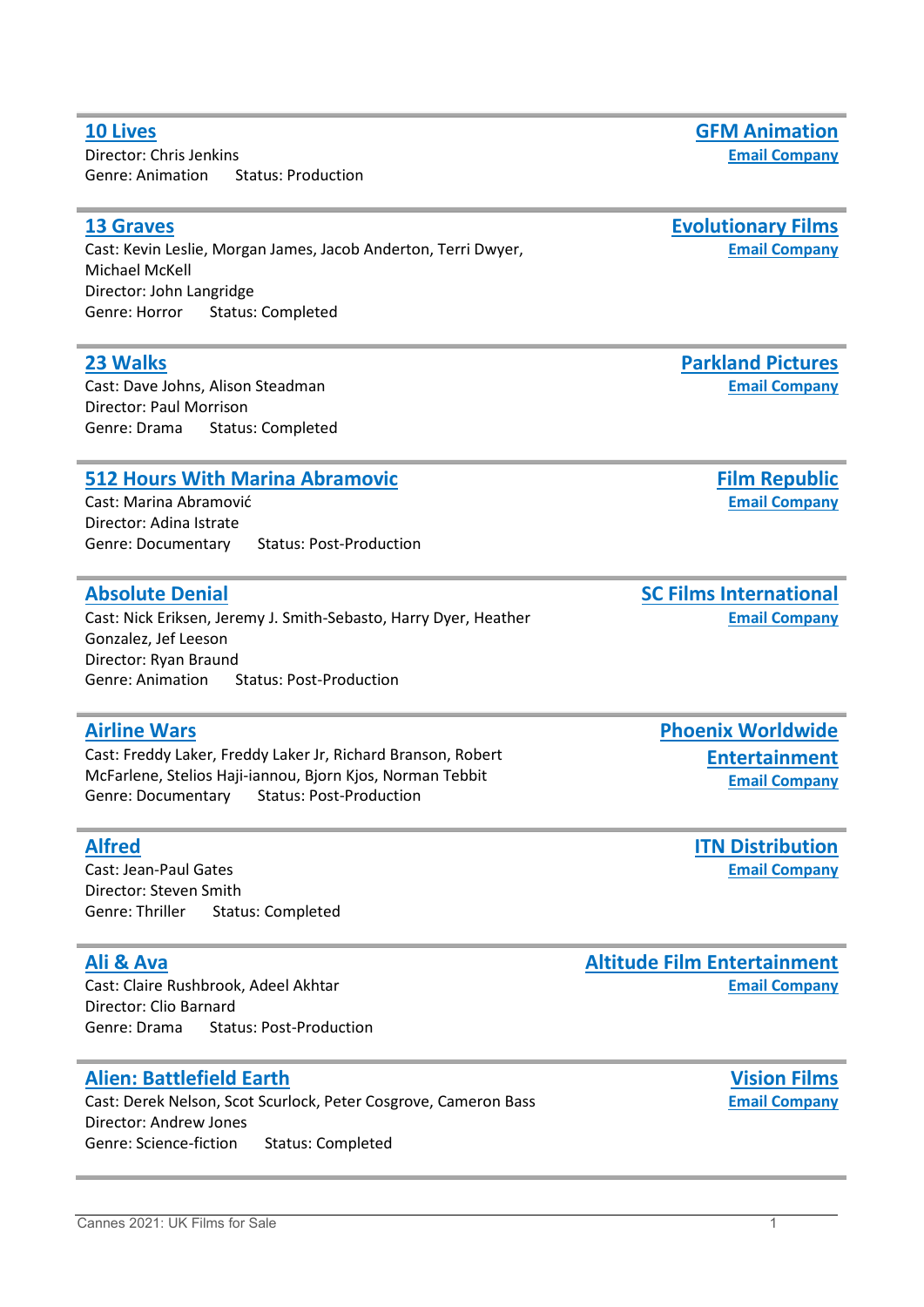### **[Amulet](https://ukfilmn.i2ic.com/companies/amp-international)**

Cast: Imelda Staunton, Carla Juri, Alec Secareanu Director: Romola Garai Genre: Horror Status: Completed

### **[Astral](https://ukfilmn.i2ic.com/companies/film-seekers_)**

Cast: Frank Dillane, Vanessa Grasse, Damson Idris Director: Chris Mul Genre: Horror Status: Completed

### **[Bad Nun: Deadly Vows](https://cinando.com/en/Film/bad_nun_deadly_vows_372501/Detail)**

Cast: Chelsea Greenwood, Becca Hirani, Sarah T. Cohen, Nicola Wright Director: Scott Jeffrey Genre: Horror Status: Completed

### **[Ballywalter](https://ukfilmn.i2ic.com/companies/bankside-films)**

Cast: Patrick Kielty, Seána Kerslake Director: Prasanna Puwanarajah Genre: Drama Status: Post-Production

### **[The Banishing](https://cinando.com/en/Film/the_banishing_282107/Detail)**

### Cast: Jessica Brown Findlay, Sean Harris, John Heffernan, John Lynch Director: Chris Smith Genre: Horror Status: Completed

### **[A Banquet](https://cinando.com/en/Film/a_banquet_389228/Detail)**

Cast: Sienna Guillory, Jessica Alexander, Ruby Stokes, Lindsay Duncan Director: Ruth Paxton Genre: Horror Status: Post-Production

### **[Barry And Joan](https://ukfilmn.i2ic.com/companies/screenbound-international-pictures)**

Cast: Barry Grantham, Joan Grantham, Rein Van Schagen Director: Audrey Rumsby Genre: Arts - Culture, Documentary Status: Completed

### **[Bats](https://cinando.com/en/Film/bats_376725/Detail)**

Cast: Megan Purvis, Georgia Conlan, Amanda- Jade Tyler, Ricardo Freitas Director: Scott Jeffrey Genre: Horror Status: Completed

**[Film Seekers](http://www.film-seekers.com/) [Email Company](mailto:sales@film-seekers.com)**

**[ITN Distribution](http://www.itndistribution.com/) [Email Company](mailto:stuart@itnfilms.com)**

**[Bankside Films](https://www.bankside-films.com/) [Email Company](mailto:films@bankside-films.com)**

**[WestEnd Films](https://www.westendfilms.com/home/) [Email Company](mailto:info@westendfilms.com)**

**[HanWay Films](https://www.hanwayfilms.com/) [Email Company](mailto:info@hanwayfilms.com)**

### **[Screenbound International](https://www.screenbound.co.uk/)  [Pictures](https://www.screenbound.co.uk/) [Email Company](mailto:info@screenbound.co.uk)**

**[ITN Distribution](http://www.itndistribution.com/) [Email Company](mailto:stuart@itnfilms.com)**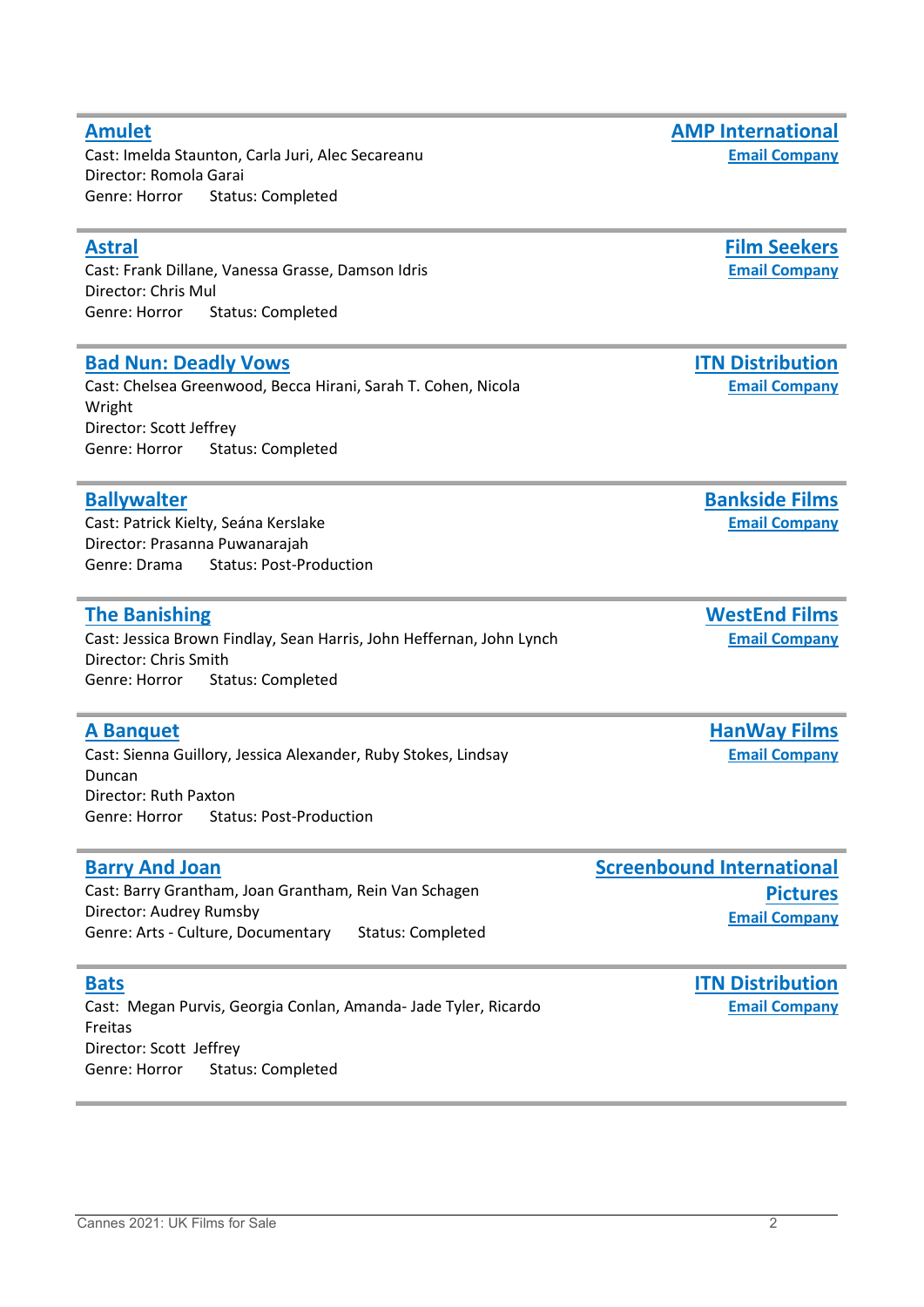### **Behind The Line – [Escape To Dunkirk](https://ukfilmn.i2ic.com/companies/101-films-international)**

Director: Ben Mole Genre: Action/Adventure Status: Post-Production

### **[Benediction](https://ukfilmn.i2ic.com/companies/bankside-films)**

Cast: Jack Lowden, Simon Russell Beale. Peter Capaldi, Jeremy Irvine Director: Terence Davies Genre: True Story Status: Post-Production

### **[Big Boys Don't Cry](https://cinando.com/en/Film/big_boys_dont_cry_363072/Detail)**

Cast: Michael Socha, Zoë Tapper, Poppy Roe Director: Steve Crowhurst Genre: True Story Status: Completed

### **[Billion Dollar Spy](https://cinando.com/en/Film/billion_dollar_spy_389226/Detail)**

Cast: Mads Mikkelsen Director: Amma Asante Genre: True Story Status: Pre-Production

### **[Blazing Samurai](https://cinando.com/en/Film/blazing_samurai_377911/Detail)**

Cast: Samuel L. Jackson, Ricky Gervais, Michael Cera Director: Mark Koetsier Genre: Animation Status: Production

### **[Boarders](https://cinando.com/en/Film/boarders_376872/Detail)**

Director: Sean Fee Genre: Sport Status: Completed

### **[Boiling Point](https://cinando.com/en/Film/boiling_point_362805/Detail)**

Cast: Stephen Graham, Ray Panthaki, Jason Flemyng, Vinette Robinson, Malachi Kirby Director: Philip Barantini Genre: Drama Status: Completed

### **[Borderland](https://ukfilmn.i2ic.com/companies/rocket-science)**

Cast: John Boyega, Jack Reynor, Felicity Jones, Jodie Turner-Smith Director: The Guard Brothers Genre: Thriller Status: Pre-Production

### **[Borley Rectory](https://ukfilmn.i2ic.com/companies/screenbound-international-pictures)**

Cast: Ashley Thorpe Director: Jonathan Rigby, Reece Shearsmith, Annabel Bates Genre: Horror, Animation Status: Completed

**[Screenbound International](https://www.screenbound.co.uk/)  [Pictures](https://www.screenbound.co.uk/) [Email Company](mailto:info@screenbound.co.uk)**

**[HanWay Films](https://www.hanwayfilms.com/) [Email Company](mailto:info@hanwayfilms.com)**

**[Pictures](https://www.screenbound.co.uk/) [Email Company](mailto:info@screenbound.co.uk)**

**[Bankside Films](https://www.bankside-films.com/) [Email Company](mailto:films@bankside-films.com)**

**[GFM Animation](http://www.gfmanimation.com/) [Email Company](mailto:general@gfmanimation.com)**

**[Reservoir Docs](http://www.reservoirdocs.net/) [Email Company](mailto:anais@reservoirdocs.net)**

> **[Charades](https://www.charades.eu/) [Email Company](mailto:lineup.charades.eu)**

**[Rocket Science](https://www.rocket-science.net/)**



**[Screenbound International](https://www.screenbound.co.uk/)** 

**[Email Company](mailto:info@rocket-science.net)**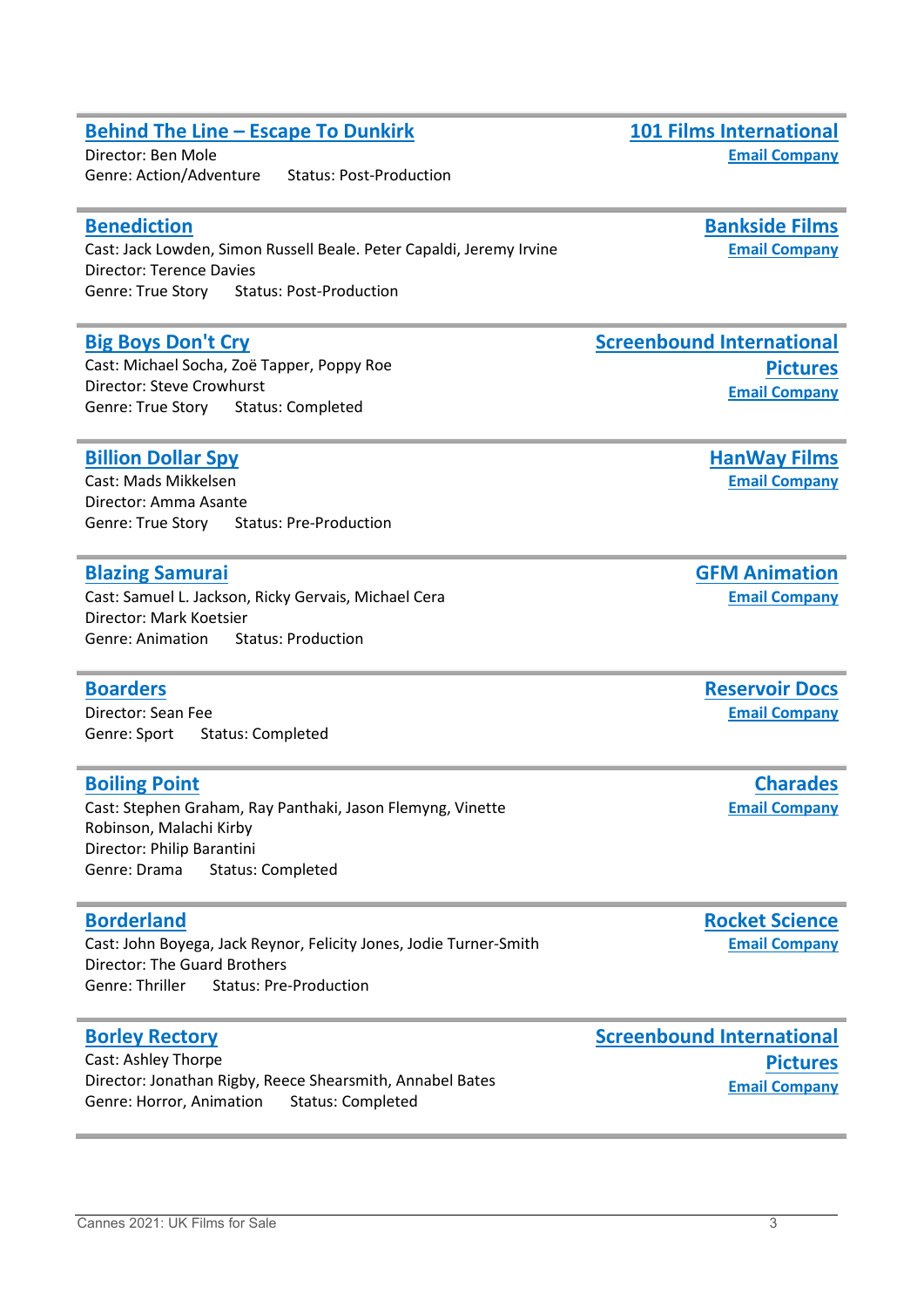### **[Boxing Day](https://ukfilmn.i2ic.com/companies/rocket-science)**

Cast: Aml Ameen, Aja Naomi King, Leigh-Anne Pinnock, Marianne Jean-Baptiste Director: Aml Ameen Genre: Comedy, Romance Status: Post-Production

### **[Brian And Charles](https://ukfilmn.i2ic.com/companies/bankside-films)**

Cast: David Earl, Chris Hayward Director: Jim Archer Genre: Comedy Status: Post-Production

### **[A Brixton Tale](https://cinando.com/en/Film/a_brixton_tale_388714/Detail)**

Genre: Drama Status: Completed

### **[Bruno](https://ukfilmn.i2ic.com/companies/phoenix)**

Cast: Diarmaid Murtagh, Woody Norman, Seun Shote Director: Karl Golden Genre: Thriller Status: Completed

#### **[Burial](https://ukfilmn.i2ic.com/companies/altitude)**

Cast: Tom Felton, Tom Glynn-Carney, Harriet Walter, Ian Hart Director: Ben Parker Genre: Thriller Status: Pre-Production

#### **[Caged](https://cinando.com/en/Film/caged_373422/Detail)**

Cast: Edi Gathegi, Melora Hardin, Angela Sarafyan Director: Aaron Fjellman Genre: Thriller Status: Completed

#### **[Cannibal Troll](https://cinando.com/en/Film/cannibal_troll_390689/Detail)**

Cast: Georgina Jane, Zuza Tehanu, Barbara Dabson Director: Scott Jeffrey Genre: Horror Status: Completed

#### **[The Canterville Ghost](https://cinando.com/en/Film/the_canterville_ghost_314803/Detail)**

Cast: Stephen Fry, Hugh Laurie, Freddie Highmore, Imelda Staunton, Miranda Hart, Toby Jones Director: Kim Burdon Genre: Animation Status: Production

#### **[Censor](https://cinando.com/en/Film/censor_380579/Detail)**

Cast: Niamh Algar, Clare Holman Director: Prano Bailey-Bond Genre: Horror Status: Completed **[Premiere Entertainment](http://www.premiereent.com/)  [Group](http://www.premiereent.com/) [Email Company](mailto:gabriela@premiereent.com)**

**[Altitude Film Entertainment](http://www.altitudefilment.com/)**

**[ITN Distribution](http://www.itndistribution.com/) [Email Company](mailto:stuart@itnfilms.com)**

**[Cinema Management Group](http://www.cinemamanagementgroup.com/)  [Email Company](mailto:info@cinemamanagementgroup.com)**

> **[Protagonist Pictures](https://protagonistpictures.com/) [Email Company](mailto:info@protagonistpictures.com)**

**[Rocket Science](https://www.rocket-science.net/) [Email Company](mailto:info@rocket-science.net)**

**[Bankside Films](https://www.bankside-films.com/) [Email Company](mailto:films@bankside-films.com)**

**[Parkland Pictures](https://www.parklandpictures.com/) [Email Company](mailto:info@parklandpictures.com)**

> **[Entertainment](https://phoenixworldent.com/) [Email Company](mailto:info@phoenixworldent.com)**

> > **[Email Company](mailto:info@altitudefilment.com)**

**[Phoenix Worldwide](https://phoenixworldent.com/)**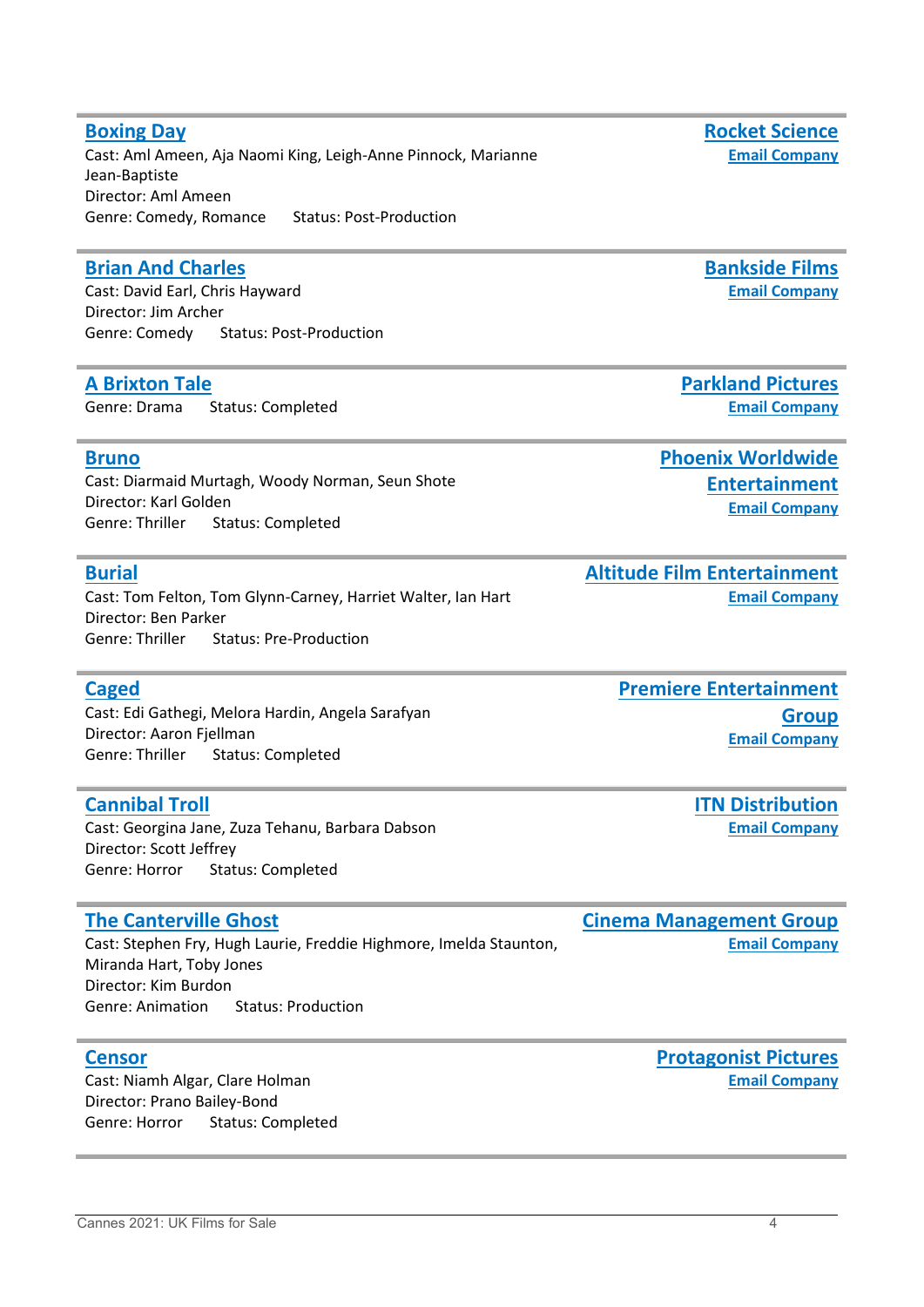### **[The Changin' Times Of Ike White](https://ukfilmn.i2ic.com/companies/met-film-sales)**

Director: Daniel Vernon Genre: Documentary Status: Completed

#### **[Cold Providence](https://cinando.com/en/Film/cold_providence_356435/Detail)**

Cast: Karl Urban, Malin Akerman Director: Bill Jones Genre: Crime Status: Pre-Production

#### **[The Complex -](https://ukfilmn.i2ic.com/companies/101-films-international) Lockdown**

Cast: Kate Dickie Director: Paul Raschid Genre: Science-fiction Status: Completed

#### **[Conference](https://ukfilmn.i2ic.com/companies/reason-11)**

### Cast: Natalya Pavlenkova, Olga Lapshina, Kseniya Zueva, Yan Tsapnik Director: Ivan I. Tverdovskiy Genre: Drama Status: Completed

#### **[Confession](https://cinando.com/en/Film/confession_391815/Detail)**

Director: Beton David Genre: Thriller Status: Completed

#### **[Container](https://ukfilmn.i2ic.com/companies/phoenix)**

Cast: Chad Michael Murray, Ray Liotta, Emma Rigby Director: Martín Rosete Genre: Action Thriller Status: Production

#### **[Cottontail](https://cinando.com/en/Film/cottontail_356573/Detail)**

Cast: Lily Franky, Tae Kimura, Rin Takanashi, Ryo Nishikido, Ciaran Hinds Director: Patrick Dickinson Genre: Drama Status: Pre-Production

#### **[Creation Stories](https://cinando.com/en/Film/creation_stories_333388/Detail)**

Cast: Ewen Bremner, Suki Waterhouse, Jason Isaacs Director: Nick Moran Genre: Biography Status: Completed

## **[Crock Of Gold: A Few Rounds With Shane](https://ukfilmn.i2ic.com/companies/hanway-films)**

**[MacGowan](https://ukfilmn.i2ic.com/companies/hanway-films)** Director: Julien Temple Genre: Biography Status: Production **[MetFilm Sales](https://www.metfilmsales.com/) [Email Company](mailto:vesna@metfilm.co.uk)**

**[Bleiberg Entertainment](http://www.bleibergent.com/) [Email Company](mailto:sales@bleibergent.com)**

**[101 Films International](https://101filmsinternational.com/) [Email Company](mailto:info@101-films.com)**

> **[Reason8 Films](http://reason8films.com/) [Email Company](mailto:info@reason8films.com)**

**[Signature Entertainment](http://www.signature-entertainment.co.uk/) [Email Company](mailto:info@signature-entertainment.co.uk)**

> **[Phoenix Worldwide](https://phoenixworldent.com/)  [Entertainment](https://phoenixworldent.com/) [Email Company](mailto:info@phoenixworldent.com)**

> > **[WestEnd Films](https://www.westendfilms.com/home/) [Email Company](mailto:info@westendfilms.com)**

**[Metro International](https://metro-films.com/)  [Entertainment](https://metro-films.com/) [Email Company](mailto:sales@metro-films.com)**

> **[HanWay Films](https://www.hanwayfilms.com/) [Email Company](mailto:info@hanwayfilms.com)**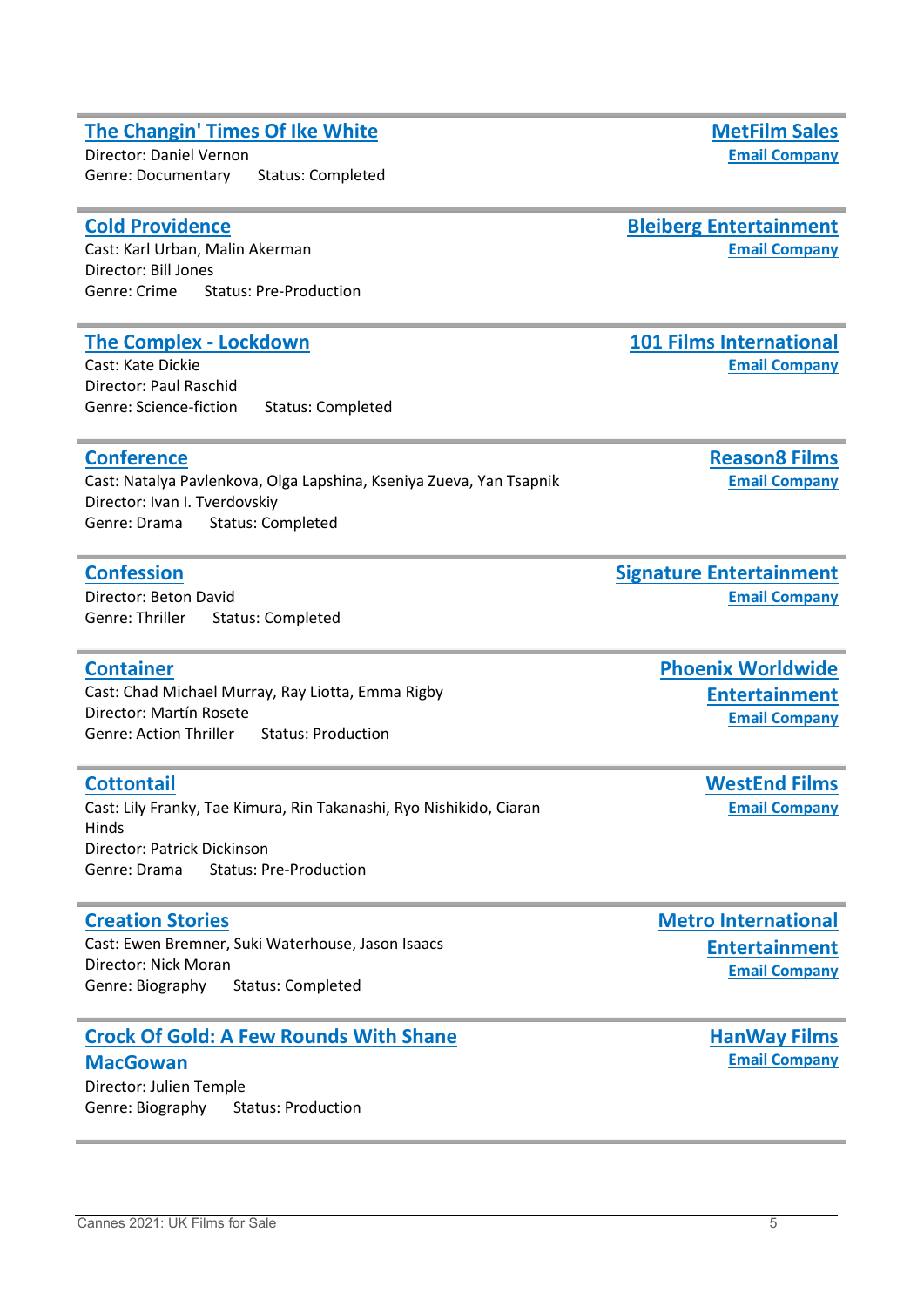### **[The Curse Of Hobbes House](https://cinando.com/en/Film/the_curse_of_hobbes_house_341629/Detail)**

Cast: Mhairi Calvey, Lucy Jane Murray, Makenna Guyler Director: Juliane Block Genre: Horror Status: Completed

### **[Dancer II](https://cinando.com/en/Film/dancer_2_working_title_350702/Detail)**

Cast: Sergei Polunin Director: Anton Corbijn Genre: Documentary Status: Production

### **[Dead Again](https://cinando.com/en/Film/dead_again_376654/Detail)**

Cast: Mark Wingett, Sonera Angel, Steven M. Smith, Elliot Cable Director: Steven M. Smith Genre: Horror Status: Completed

### **[Dead Fred](https://ukfilmn.i2ic.com/companies/101-films-international)**

Cast: Sandra Dickinson, Henry Douthwaite, Tim Faraday Director: Deanna Dewey Genre: Drama Status: Completed

### **[The Dead Spit Of Kelly](https://cinando.com/en/Film/the_dead_spit_of_kelly_364030/Detail)**

Cast: Jason Isaacs, Colin Morgan, Jessica Barden Director: Iain Softley Genre: Thriller Status: Pre-Production

### **[Dear Future Children](https://cinando.com/en/Film/dear_future_children_390747/Detail)**

Director: Franz Böhm Genre: Documentary Status: Completed

### **[Death Of A Vlogger](https://ukfilmn.i2ic.com/companies/101-films-international)**

Cast: Graham Hughes, Annabel Logan, Paddy Kondracki Director: Graham Hughes Genre: Horror Status: Completed

### **[Diana](https://ukfilmn.i2ic.com/companies/altitude)**

Director: Ed Perkins Genre: Documentary Status: Production

### **[The Dinosaur Hotel](https://cinando.com/en/Film/the_dinosaur_hotel_390686/Detail)**

Cast: Chrissie Wunna, Stephen Staley, Aimiee Marie Higham Director: Jack Mundy Genre: Science-fiction Status: Completed

**[Screenbound International](https://www.screenbound.co.uk/)  [Pictures](https://www.screenbound.co.uk/) [Email Company](mailto:info@screenbound.co.uk)**

### **[WestEnd Films](https://www.westendfilms.com/home/) [Email Company](mailto:info@westendfilms.com)**

**[ITN Distribution](http://www.itndistribution.com/) [Email Company](mailto:stuart@itnfilms.com)**

### **[101 Films International](https://101filmsinternational.com/) [Email Company](mailto:info@101-films.com)**

**[Myriad Pictures](http://www.myriadpictures.com/) [Email Company](mailto:info@myriadpictures.com)**

> **[Magnetfilm](http://www.magnetfilm.de/) [Email Company](mailto:info@magnetfilm.de)**

### **[101 Films International](https://101filmsinternational.com/) [Email Company](mailto:info@101-films.com)**

### **[Altitude Film Entertainment](http://www.altitudefilment.com/) [Email Company](mailto:info@altitudefilment.com)**

### **[ITN Distribution](http://www.itndistribution.com/) [Email Company](mailto:stuart@itnfilms.com)**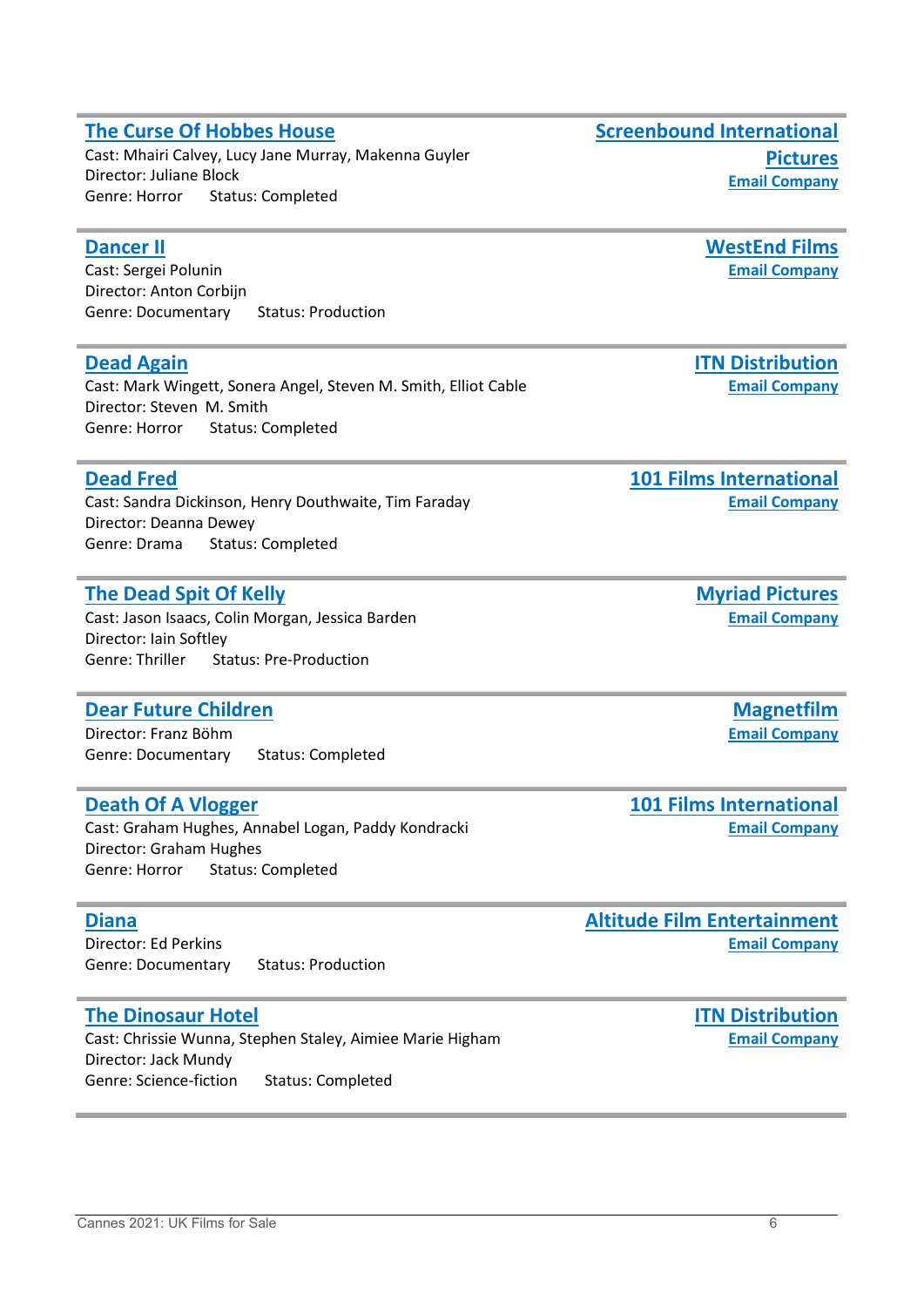### **[Dirt Music](https://ukfilmn.i2ic.com/companies/cornerstone-films)**

Cast: Kelly Macdonald, Garrett Hedlund, David Wenham Director: Gregor Jordan Genre: Romance Status: Completed

### **[Dirty, Sexy and Totally Iconic](https://ukfilmn.i2ic.com/companies/phoenix)**

Cast: Tony Klinger, Michael Caine, Mike Hodges Director: Tony Klinger, Rob Fairhurst Genre: Documentary Status: Post-Production

### **[A Dose Of Happiness](https://ukfilmn.i2ic.com/companies/reason-12)**

Cast: Valentina Karoleva, Dimitar Nikolov, Aleksandar Aleksiev, Assen Blatechki Director: Yana Titova Genre: True Story Status: Completed

### **[Dragon Fury](https://cinando.com/en/Film/dragon_fury_390685/Detail)**

Cast: Nicola Wright, Chelsea Greenwood, Sofia Lacey Director: Scott Jeffrey Genre: Horror Status: Completed

### **[Dream Horse](https://ukfilmn.i2ic.com/companies/cornerstone-films)**

Cast: Toni Collette, Damian Lewis Director: Euros Lyn Genre: True Story Status: Completed

### **[The Drowning Of Arthur Braxton](https://cinando.com/en/Film/the_drowning_of_arthur_braxton_388301/Detail)**

Cast: James Tarpey, Rebecca Hanssen, Johnny Vegas, Sophie Wright, Keith Rice, Ben Hawkey, Malcolm Freeman Director: Cutforth Luke Genre: Family Status: Completed

### **[The Eastern Front: Point Of No Return](https://ukfilmn.i2ic.com/companies/101-films-international)**

Cast: Cheryl Neve, Chris Wilson, Laura Jean Marsh, Iain Glen Director: Rick Roberts Genre: Action/Adventure Status: Post-Production

### **[Emily](https://ukfilmn.i2ic.com/companies/embankment-films)**

Cast: Emma Mackey, Emily Beecham, Joe Alwyn, Fionn Whitehead Director: Frances O'Connor Genre: Drama, Romance Status: Pre-Production

**[Cornerstone Films](https://cornerstonefilm.com/)**

**[Email Company](mailto:office@cornerstonefilm.com)**

**[Phoenix Worldwide](https://phoenixworldent.com/)  [Entertainment](https://phoenixworldent.com/) [Email Company](mailto:info@phoenixworldent.com)**

> **[Reason8 Films](http://reason8films.com/) [Email Company](mailto:info@reason8films.com)**

**[ITN Distribution](http://www.itndistribution.com/) [Email Company](mailto:stuart@itnfilms.com)**

**[Cornerstone Films](https://cornerstonefilm.com/) [Email Company](mailto:office@cornerstonefilm.com)**

**[7 & 7 Producers' Sales](https://www.7and7.co.uk/)  [Service](https://www.7and7.co.uk/) [Email Company](mailto:info@7and7.co.uk)**

**[101 Films International](https://101filmsinternational.com/) [Email Company](mailto:info@101-films.com)**

> **[Embankment Films](https://www.embankmentfilms.com/) [Email Company](mailto:info@embankmentfilms.com)**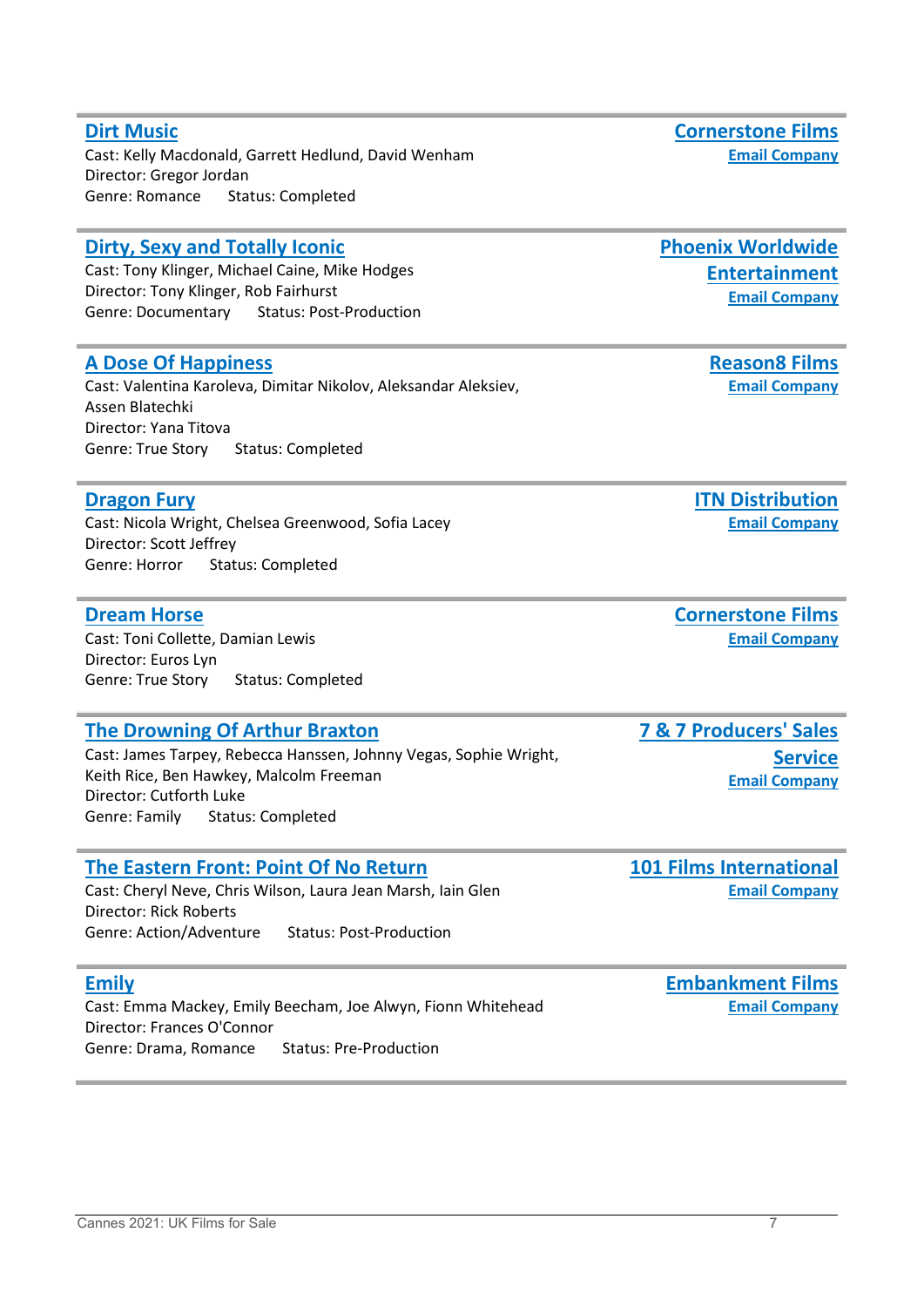#### **[Enter The Dragons](https://cinando.com/en/Film/enter_the_dragons_383334/Detail)**

Cast: Gemma Arterton, Jason Tobin Director: Marjane Satrapi Genre: Comedy Status: Pre-Production

### **[Eternal Beauty](https://ukfilmn.i2ic.com/companies/bankside-films)**

Cast: Sally Hawkins, Billie Piper, David Thewlis Director: Roberts Craig Genre: Drama Status: Post-Production

### **[Everything: The Real Thing Story](https://ukfilmn.i2ic.com/companies/screenbound-international-pictures)**

Cast: David Essex, Kim Wilde, Billy Ocean, Tony Hall, Jeff Wayne, Trevor Nelson Director: Simon Sheridan Genre: Arts - Culture, Documentary, Musical Status: Completed

### **[Falling](https://cinando.com/en/Film/falling_333149/Detail)**

Cast: Viggo Mortensen, Lance Henriksen, Sverrir Gudnason, Laura Linney, Hannah Gross, Terry Chen Director: Viggo Mortensen Genre: Drama Status: Completed

### **[Falling For Figaro](https://cinando.com/en/Film/falling_for_figaro_350327/Detail)**

Cast: Danielle Macdonald, Joanna Lumley, Hugh Skinner Director: Ben Lewin Genre: Romance Status: Completed

### **[The Father](https://ukfilmn.i2ic.com/companies/embankment-films)**

Cast: Anthony Hopkins, Olivia Colman Director: Florian Zeller Genre: Drama Status: Completed

| <b>Fixed</b>                                                        |                                | <b>Moviehouse Entertair</b> |
|---------------------------------------------------------------------|--------------------------------|-----------------------------|
| Cast: Nicholas Clarke, Gregory Piper, Esther Stanford, Nisaro Karim |                                | <b>Email C</b>              |
| Director: Jez Alsop                                                 |                                |                             |
| Genre: Thriller                                                     | <b>Status: POST PRODUCTION</b> |                             |
|                                                                     |                                |                             |

### **[Followers](https://ukfilmn.i2ic.com/companies/sc-films)**

Cast: Harry Jarvis, Nina Wadia, Tanya Burr Director: Marcus Harben Genre: Horror Status: Post production

**[WestEnd Films](https://www.westendfilms.com/home/) [Email Company](mailto:info@westendfilms.com)**

**[Bankside Films](https://www.bankside-films.com/) [Email Company](mailto:films@bankside-films.com)**

**[Pictures](https://www.screenbound.co.uk/) [Email Company](mailto:info@screenbound.co.uk)**

**[Screenbound International](https://www.screenbound.co.uk/)** 

**[HanWay Films](https://www.hanwayfilms.com/) [Email Company](mailto:info@hanwayfilms.com)**

**[WestEnd Films](https://www.westendfilms.com/home/) [Email Company](mailto:info@westendfilms.com)**

**[Embankment Films](https://www.embankmentfilms.com/) [Email Company](mailto:info@embankmentfilms.com)**

**nment Empany** 

**[Screenbound International](https://www.screenbound.co.uk/)  [Pictures](https://www.screenbound.co.uk/) [Email Company](mailto:info@screenbound.co.uk)**

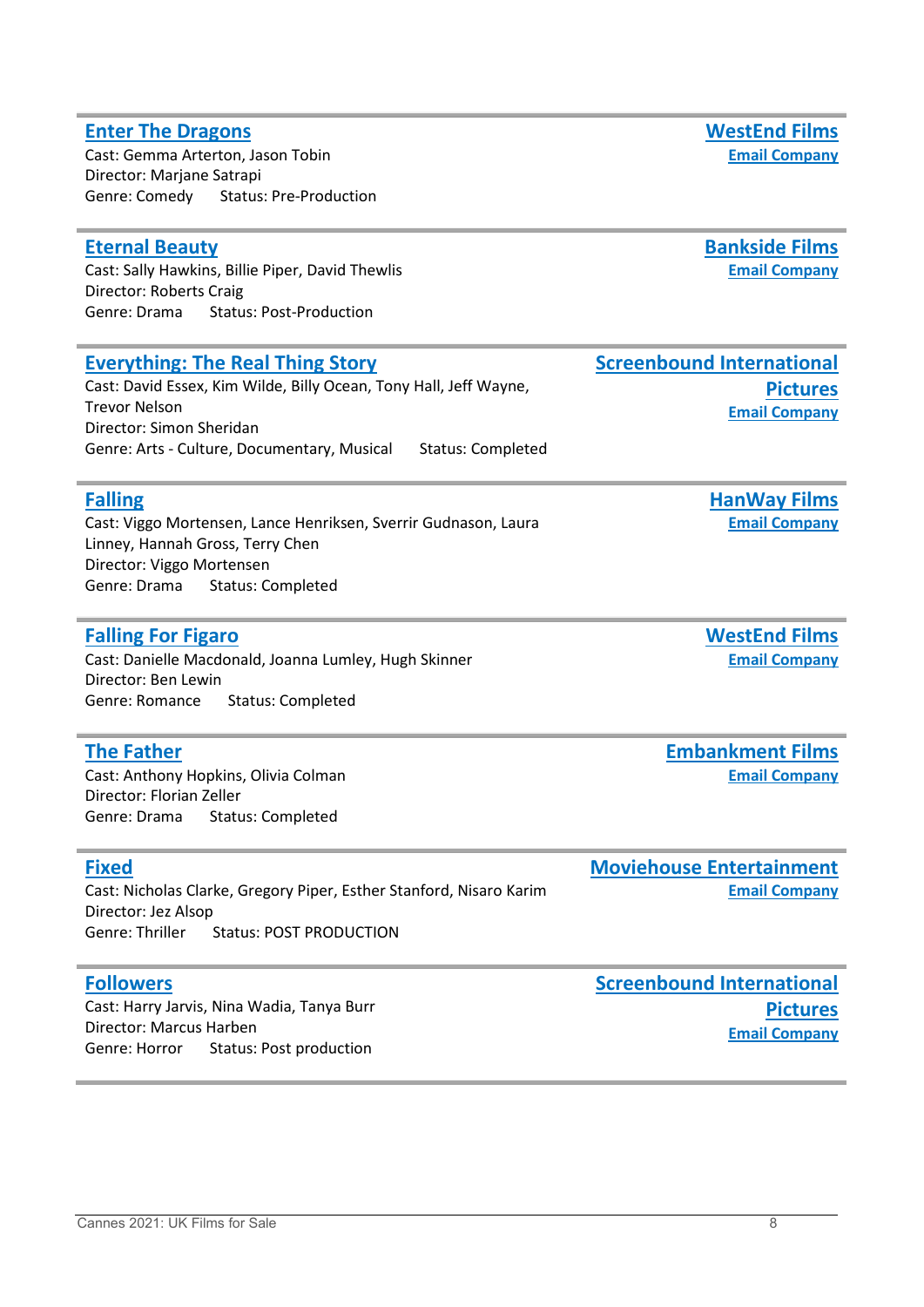### **[Frankie](https://ukfilmn.i2ic.com/companies/embankment-films)**

Cast: Frankie Dettori Director: Anthony Wonke Genre: Documentary Status: Production

### **[Give Them Wings](https://ukfilmn.i2ic.com/companies/phoenix)**

Cast: Daniel Watson, Toyah Willcox, Bill Fellows Director: Sean Cronin Genre: Drama Status: Post-Production

### **[A Greyhound Of A Girl](https://cinando.com/en/Film/a_greyhound_of_a_girl_377918/Detail)**

Cast: Brendan Gleeson, Sharon Horgan, Rosaleen Linehan Director: Enzo D'Alò Genre: Family Status: Production

### **[He Dreams Of Giants](https://ukfilmn.i2ic.com/companies/film-constellation)**

Director: Keith Fulton Genre: Documentary Status: Completed

#### **[Heckle](https://ukfilmn.i2ic.com/companies/evolutionary-films)**

Cast: Steve Guttenberg, Guy Combes, Clark Gable Iii, Toyah Willcox, Madison Clare, Dani Dyer, Helena Antonio Director: Martyn Pick Genre: Thriller, Horror Status: Completed

#### **[Here Before](https://ukfilmn.i2ic.com/companies/bankside-films)**

Cast: Andrea Riseborough Director: Stacy Gregg Genre: Drama, Thriller Status: Completed

#### **[Here Comes The Grump](https://cinando.com/en/Film/here_comes_the_grump_377919/Detail)**

Cast: Toby Kebbell, Lily Collins, Ian Mcshane Director: Andres Couturier Genre: Animation Status: Completed

#### **Heyday - [The Mic Christopher Story](https://ukfilmn.i2ic.com/companies/101-films-international)**

Director: Alan Leonard Genre: Documentary Status: Completed

### **[Hill](https://cinando.com/en/Film/hill_388205/Detail)**

Director: Alex Holmes Genre: Documentary Status: Pre-Production **[Email Company](mailto:info@embankmentfilms.com)**

**[Embankment Films](https://www.embankmentfilms.com/)**

### **[Phoenix Worldwide](https://phoenixworldent.com/)  [Entertainment](https://phoenixworldent.com/) [Email Company](mailto:info@phoenixworldent.com)**

**[GFM Animation](http://www.gfmanimation.com/) [Email Company](mailto:general@gfmanimation.com)**

**[Film Constellation](http://www.filmconstellation.com/) [Email Company](mailto:office@filmconstellation.com)**

**[Evolutionary Films](https://www.evolutionaryfilms.com/) [Email Company](mailto:info@evolutionaryfilms.com)**

> **[Bankside Films](https://www.bankside-films.com/) [Email Company](mailto:films@bankside-films.com)**

**[GFM Animation](http://www.gfmanimation.com/) [Email Company](mailto:general@gfmanimation.com)**

**[101 Films International](https://101filmsinternational.com/) [Email Company](mailto:info@101-films.com)**

> **[Independent](http://www.independentfilmcompany.com/) [Email Company](mailto:mail@independentfilmcompany.com)**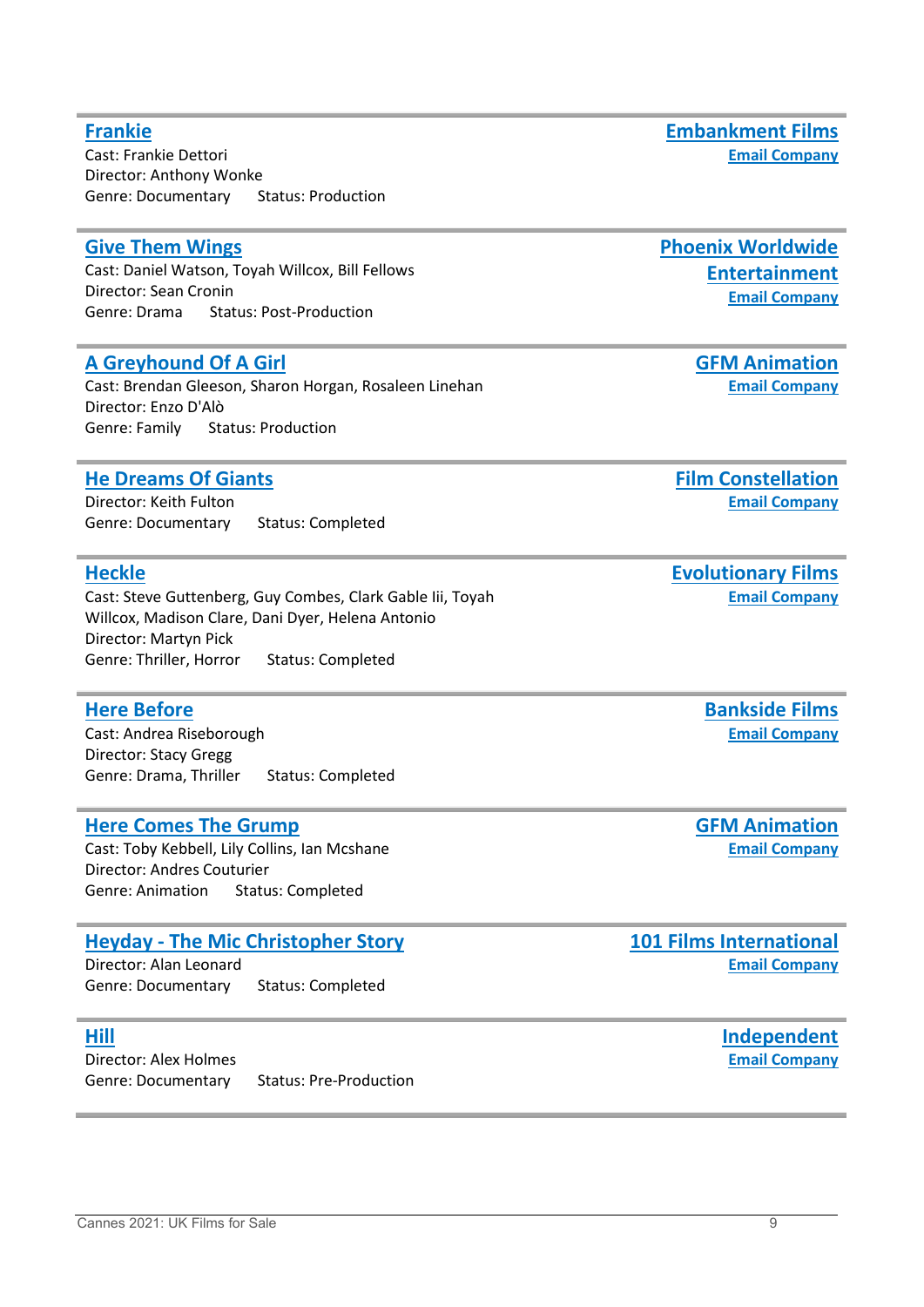### **[Humbugged!](https://cinando.com/en/Film/humbugged_377923/Detail)**

Director: Todd Edwards Genre: Animation Status: Pre-Production

### **[Hurt By Paradise](https://ukfilmn.i2ic.com/companies/moviehouse-entertainment)**

Cast: Greta Bellamacina, Sadie Brown Director: Greta Bellamacina Genre: Comedy Status: Completed

### **[I Am Vengeance: Retaliation](https://ukfilmn.i2ic.com/companies/evolutionary-films)**

Cast: Stu Bennett, Vinnie Jones, Katrina Durden, Phoebe Robinson-Galvin, Mark Griffin, Jessica-Jane Stafford Director: Ross Boyask Genre: Action/Adventure Status: Completed

### **[I Love My Mum](https://ukfilmn.i2ic.com/companies/film-seekers_)**

Cast: Kierston Wareing, Tommy French Director: Alberto Sciamma Genre: Comedy Status: Completed

#### **[In Fabric](https://ukfilmn.i2ic.com/companies/bankside-films)**

Cast: Marianne Jean-Baptiste Director: Peter Strickland Genre: Fantasy Status: Completed

### **[Infidel](https://cinando.com/en/Film/infidel_356786/Detail)**

Cast: Alexander Dreymon, Maite Perroni Director: Leigh Marling Genre: Crime, Thriller Status: Development

#### **[Introspectum Motel](https://cinando.com/en/Film/introspectum_motel_387307/Detail)**

Cast: Marcel Dorian, Joseph Steyne, Michelle J. Wright, Laura Ellen Wilson, Gabriela Brinza Director: Marcel Dorian Genre: Erotic Status: Completed

#### **[Jet Ski](https://ukfilmn.i2ic.com/companies/altitude)**

Cast: Holly Earl, Jack Trueman, Catherine Amy Hannay, Malachi Pullar-Latchman, Thomas Michael Flynn Director: James Nunn Genre: Thriller Status: Post-Production

**[GFM Animation](http://www.gfmanimation.com/) [Email Company](mailto:general@gfmanimation.com)**

#### **[Moviehouse Entertainment](http://www.moviehouseent.com/) [Email Company](mailto:info@moviehouseent.com)**

**[Evolutionary Films](https://www.evolutionaryfilms.com/) [Email Company](mailto:info@evolutionaryfilms.com)**

> **[Film Seekers](http://www.film-seekers.com/) [Email Company](mailto:sales@film-seekers.com)**

**[Bankside Films](https://www.bankside-films.com/) [Email Company](mailto:films@bankside-films.com)**

**[GFM Film Sales](http://www.gfmfilms.co.uk/) [Email Company](mailto:general@gfmfilms.co.uk)**

> **[Indie Rights](http://www.indierights.com/) [Email Company](mailto:info@indierights.com)**

**[Altitude Film Entertainment](http://www.altitudefilment.com/) [Email Company](mailto:info@altitudefilment.com)**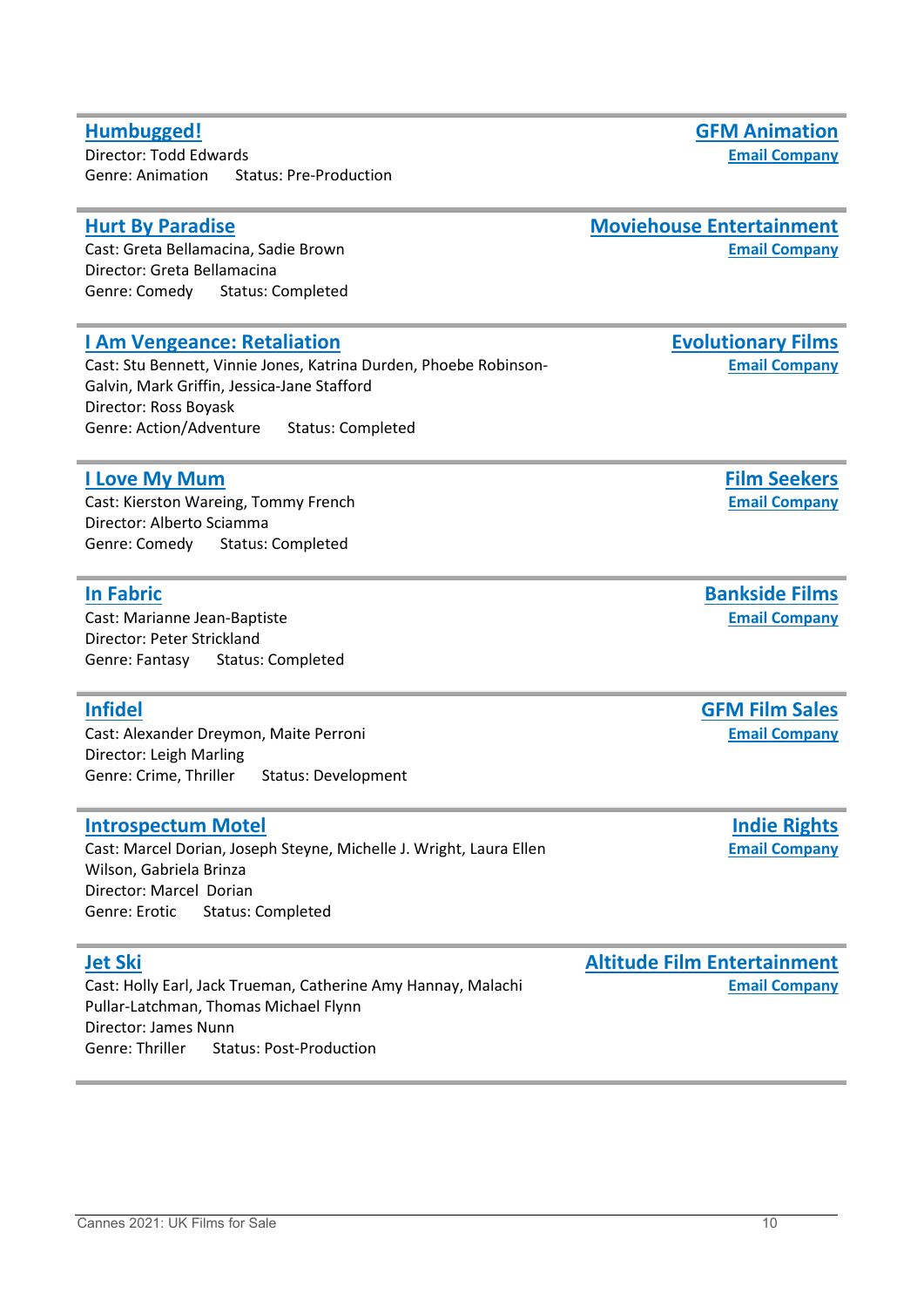### **[Keyboard Fantasies: The Beverly Glenn-Copeland](https://cinando.com/en/Film/keyboard_fantasies_the_beverly_glenncopeland_story_388900/Detail)**

**[Story](https://cinando.com/en/Film/keyboard_fantasies_the_beverly_glenncopeland_story_388900/Detail)**

Director: Dixon Posy Genre: Documentary Status: Completed

### **[Last Breath](https://ukfilmn.i2ic.com/companies/met-film-sales)**

Director: Alex Parkinson Genre: Documentary Status: Completed

#### **[The Last Bus](https://cinando.com/en/Film/the_last_bus_292193/Detail)**

Cast: Timothy Spall, Phyllis Logan Director: Gillies Mackinnon Genre: Drama Status: Completed

#### **[The Last Rifleman](https://cinando.com/en/Film/the_last_rifleman_375065/Detail)**

Cast: Pierce Brosnan, Louis Gossett, Jr, Jürgen Prochnow Director: Terry Loane Genre: Drama Status: Pre-Production

#### **[The Laureate](https://cinando.com/en/Film/the_laureate_363780/Detail)**

Cast: Tom Hughes, Dianna Agron, Laura Haddock Director: William Nunez Genre: Drama Status: Completed

#### **[The Ledge](https://cinando.com/en/Film/the_ledge_275134/Detail)**

Cast: Brittany Ashworth, Gavin Drea, Tom Forbes, Anais Parello Director: Howard J Ford Genre: Action / Adventure, Thriller Status: Post-Production

#### **[The Leprechaun's Game](https://cinando.com/en/Film/the_leprechauns_game_376723/Detail)**

Cast: Daniel Sawicki, Louisa Warren, Bao Tieu, Magda Vero Director: Louisa Warren Genre: Horror Status: Completed

### **[Let's Dance](https://ukfilmn.i2ic.com/companies/reason-14)**

Cast: Denis Reconvald, Valentina Voitenko, Roman Chukhmanenko, Dmitriy Frid Director: Oleksandr Berezan Genre: Drama Status: Completed

#### **[Living](https://ukfilmn.i2ic.com/companies/rocket-science)**

Cast: Bill Nighy, Aimee Lou Wood Director: Oliver Hermanus Genre: Drama Status: Pre-Production **[MetFilm Sales](https://www.metfilmsales.com/) [Email Company](mailto:vesna@metfilm.co.uk)**

## **[Celsius Entertainment](http://www.celsiusentertainment.com/)**

**[Email Company](mailto:sales@celsiusentertainment.com)**

**[Metro International](https://metro-films.com/)** 

**[WestEnd Films](https://www.westendfilms.com/home/) [Email Company](mailto:info@westendfilms.com)**

**[Entertainment](https://metro-films.com/) [Email Company](mailto:sales@metro-films.com)**

**[GFM Film Sales](http://www.gfmfilms.co.uk/) [Email Company](mailto:general@gfmfilms.co.uk)**

**[ITN Distribution](http://www.itndistribution.com/) [Email Company](mailto:stuart@itnfilms.com)**

**[Reason8 Films](http://reason8films.com/) [Email Company](mailto:info@reason8films.com)**

**[Rocket Science](https://www.rocket-science.net/) [Email Company](mailto:info@rocket-science.net)**

**[Canoe Film](http://www.canoe.film/) [Email Company](mailto:hello@canoe.film)**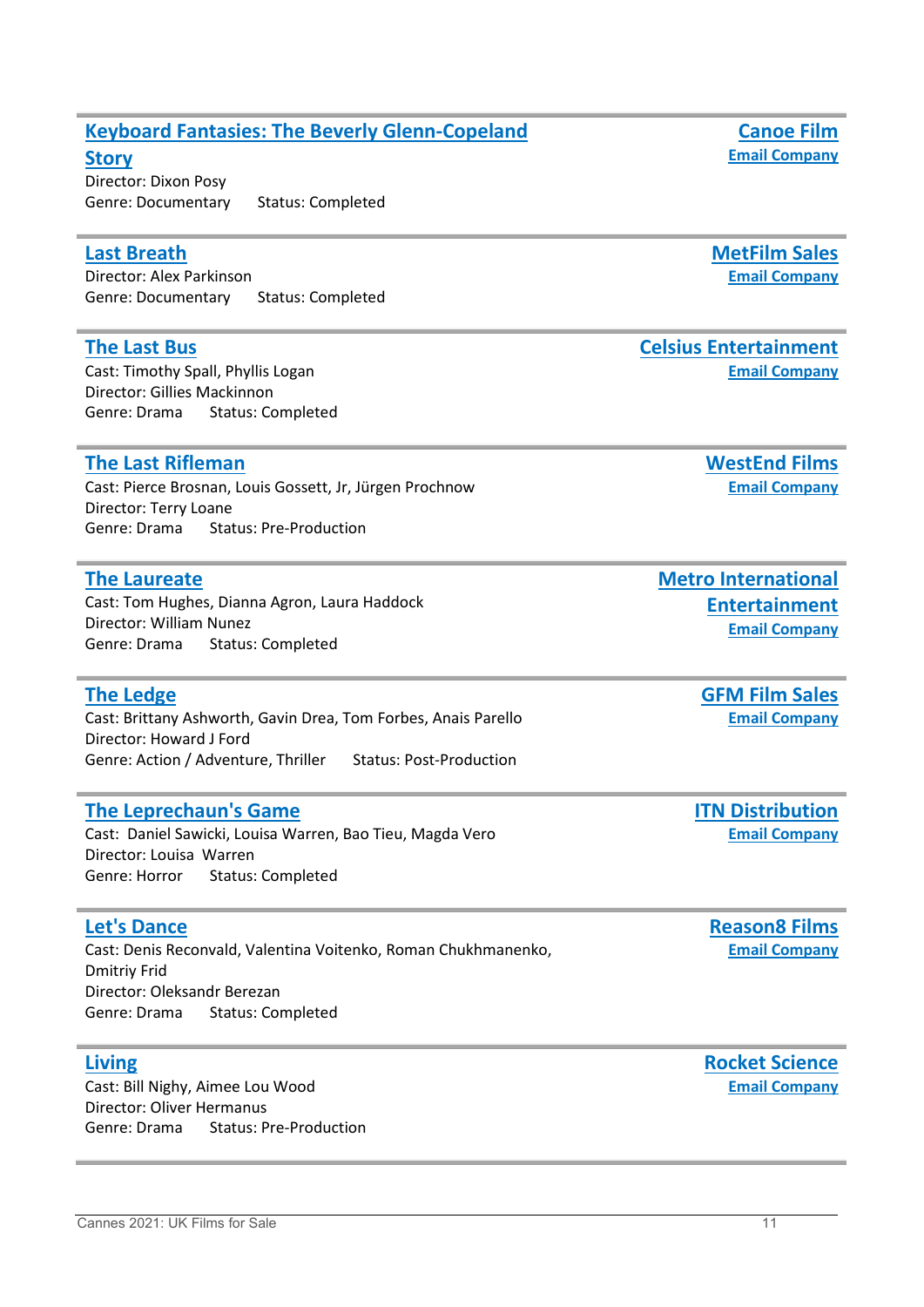### **[The Lockdown Hauntings](https://cinando.com/en/Film/the_lockdown_hauntings_389072/Detail)**

Director: Howard J Ford Genre: Horror Status: Completed

#### **[Loss Adjuster](https://ukfilmn.i2ic.com/companies/phoenix)**

Cast: Martin Kemp, Luke Goss, Cathy Tyson, Kym Marsh Director: Vincent Woods Genre: Romantic Comedy Status: Completed

#### **[Love Sarah](https://ukfilmn.i2ic.com/companies/film-seekers_)**

Cast: Celia Imrie, Shannon Tarbet, Bill Paterson, Rupert Penry-Jones, Shelley Conn Director: Eliza Schroeder Genre: Drama Status: Completed

#### **[Lucca Mortis](https://cinando.com/en/Film/lucca_mortis_371392/Detail)**

Cast: Morgan Freeman Director: Peter Greenaway Genre: Drama Status: Pre-Production

#### **[Make Up](https://ukfilmn.i2ic.com/companies/protagonist-pictures)**

Cast: Molly Windsor, Joseph Quinn, Stefanie Martini Director: Claire Oakley Genre: Drama Status: Completed

### **[The Man In The Hat](https://ukfilmn.i2ic.com/companies/kaleidoscope)**

Cast: Ciaran Hinds, Stephen Dillane Director: Stephen Warbeck Genre: Comedy, Musical, Road Movie Status: Completed

#### **[Man Who Got Carter](https://ukfilmn.i2ic.com/companies/phoenix)**

Director: Tony Klinger Genre: Documentary Status: Post-Production

#### **[Martyrs Lane](https://cinando.com/en/Film/martyrs_lane_363123/Detail)**

Cast: Kiera Thompson, Denise Gough, Sienna Sayer, Steven Cree, Hannah Rae, Anastasia Hille Director: Ruth Platt Genre: Horror Status: Post-Production

#### **[The Mermaid's Curse](https://cinando.com/en/Film/the_mermaids_curse_372502/Detail)**

Cast: Rebecca Finch, Shawn C. Phillips Director: Louisa Warren Genre: Horror Status: Completed

**[ITN Distribution](http://www.itndistribution.com/) [Email Company](mailto:stuart@itnfilms.com)**

**[Phoenix Worldwide](https://phoenixworldent.com/)  [Entertainment](https://phoenixworldent.com/) [Email Company](mailto:info@phoenixworldent.com)**

> **[Film Seekers](http://www.film-seekers.com/) [Email Company](mailto:sales@film-seekers.com)**

**[Bleiberg Entertainment](http://www.bleibergent.com/) [Email Company](mailto:sales@bleibergent.com)**

> **[Protagonist Pictures](https://protagonistpictures.com/) [Email Company](mailto:info@protagonistpictures.com)**

**[Kaleidoscope Film](http://www.kaleidoscopefilmdistribution.com/)  [Distribution](http://www.kaleidoscopefilmdistribution.com/) [Email Company](mailto:sales@kaleidoscopefilmdistribution.com)**

**[Phoenix Worldwide](https://phoenixworldent.com/)  [Entertainment](https://phoenixworldent.com/) [Email Company](mailto:info@phoenixworldent.com)**

> **[LevelK](http://www.levelk.dk/) [Email Company](mailto:niklas@levelk.dk)**

**[GFM Film Sales](http://www.gfmfilms.co.uk/) [Email Company](mailto:general@gfmfilms.co.uk)**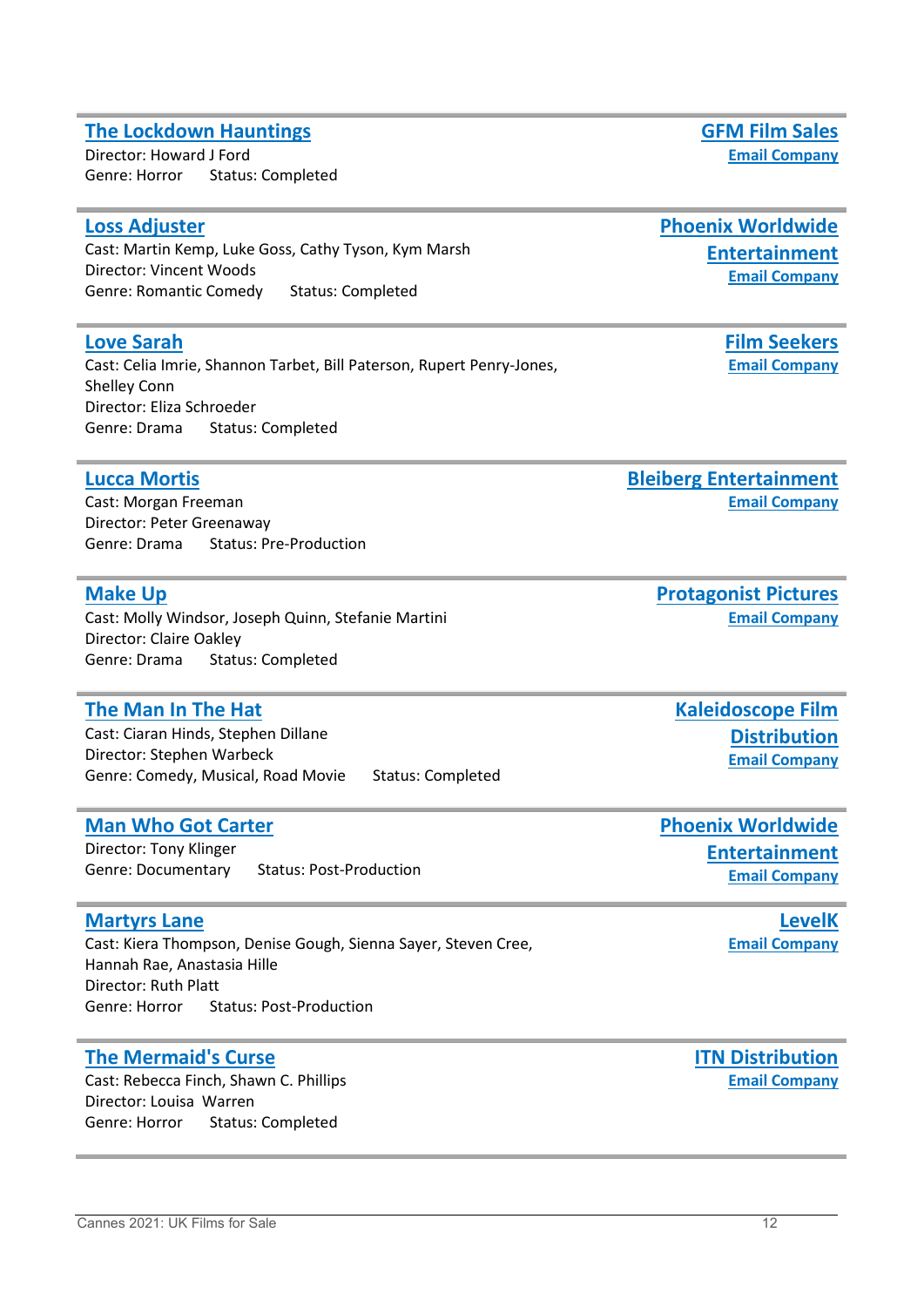#### **[The Midwife](https://cinando.com/en/Film/the_midwife_382545/Detail)**

Cast: Lara Goodison, Jeremy Joyce, Ellie Morris, Tiffany Ceri Director: Ryan Gage Genre: Horror Status: Completed

### **[The Miracle Club](https://ukfilmn.i2ic.com/companies/embankment-films)**

Cast: Maggie Smith, Kathy Bates, Laura Linney Director: Thaddeus O'Sullivan Genre: Comedy, Drama Status: Pre-Production

### **[Misha And The Wolves](https://ukfilmn.i2ic.com/companies/met-film-sales)**

Director: Sam Hobkinson Genre: Documentary Status: Completed

### **[Monday](https://ukfilmn.i2ic.com/companies/protagonist-pictures)**

Cast: Sebastian Stan, Denise Gough Director: Argyris Papadimitropoulos Genre: Romance Status: Completed

#### **[Mosley](https://cinando.com/en/Film/mosley_377104/Detail)**

Cast: Max Mosley, Bernie Ecclestone, Jean Todt, Hugh Grant Director: Michael Shevloff Genre: Documentary Status: Completed

#### **[Mothering Sunday](https://ukfilmn.i2ic.com/companies/rocket-science)**

Cast: Odessa Young, Josh O'Connor, Olivia Colman, Colin Firth Director: Eva Husson Genre: Romance Status: Production

#### **[Mummy Resurgence](https://cinando.com/en/Film/mummy_resurgence_376650/Detail)**

Cast: Shawn C. Phillips, Abi Casson Thompson, Megan Purvis, Stephanie Lodge Director: Antonia Johnstone Genre: Horror Status: Completed

#### **[Musketeers Of The Tsar](https://cinando.com/en/Film/musketeers_of_the_tsar_377915/Detail)**

Director: Paul Brizzi Genre: Animation Status: Pre-Production

#### **[My Day](https://cinando.com/en/Film/my_day_365329/Detail)**

Cast: Hannah Laresa Smith, Mike Kinsey, Karl Jackson, Gediminas Adomaitis, Sallyann Felowes, Lisa Sheerin Director: Ibrahim Miiro Genre: First film Status: Completed

**[Protagonist Pictures](https://protagonistpictures.com/)**

**[Email Company](mailto:info@7and7.co.uk)**

**[7 & 7 Producers' Sales](https://www.7and7.co.uk/)** 

**[Rocket Science](https://www.rocket-science.net/) [Email Company](mailto:info@rocket-science.net)**

**[ITN Distribution](http://www.itndistribution.com/) [Email Company](mailto:stuart@itnfilms.com)**

**[GFM Animation](http://www.gfmanimation.com/) [Email Company](mailto:general@gfmanimation.com)**

#### **[OneTwoThree Media](https://onetwothree.media/) [Email Company](mailto:info@onetwothree.media)**

**[OneTwoThree Media](https://onetwothree.media/)**

# **[Email Company](mailto:info@onetwothree.media)**

**[Embankment Films](https://www.embankmentfilms.com/)**

**[Email Company](mailto:info@embankmentfilms.com)**

**[MetFilm Sales](https://www.metfilmsales.com/) [Email Company](mailto:vesna@metfilm.co.uk)**

**[Email Company](mailto:info@protagonistpictures.com)**

**[Service](https://www.7and7.co.uk/)**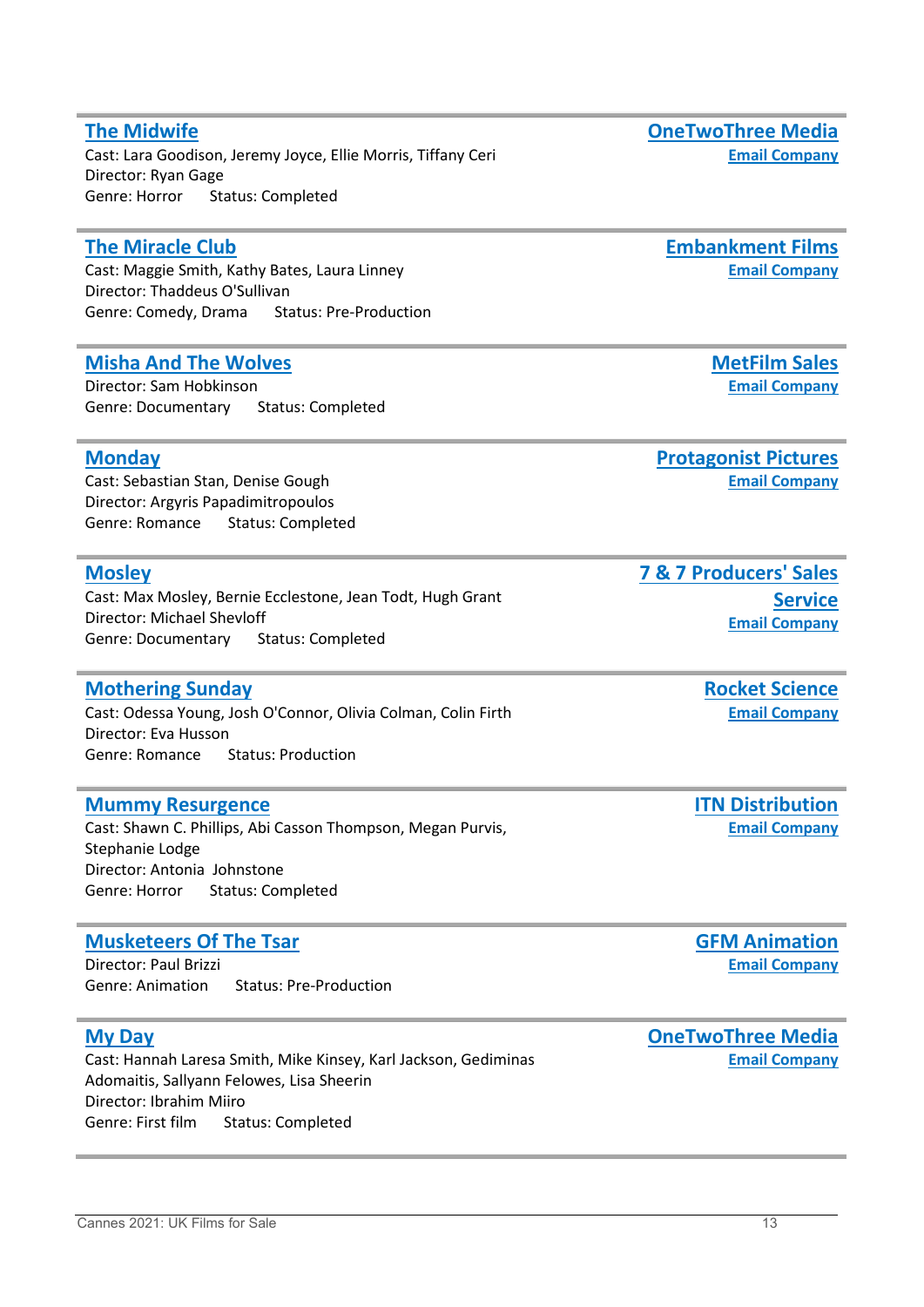#### Cannes 2021: UK Films for Sale 14

#### **[The Mystery Of DB Cooper](https://ukfilmn.i2ic.com/companies/met-film-sales)**

Director: John Dower Genre: Documentary Status: Completed

#### **[Nemesis](https://cinando.com/en/Film/nemesis_378042/Detail)**

Cast: Nick Moran , Billy Murray , Frank Harper , Julian Glover Director: James Crow Genre: Thriller Status: Completed

#### **[Nightmare Symphony](https://cinando.com/en/Film/nightmare_symphony_376624/Detail)**

Cast: Frank Laloggia, Antonella Salvucci, Antonio Tentori, Halil Budakova Director: Domiziano Cristopharo Genre: Horror Status: Completed

#### **[Non Western](https://ukfilmn.i2ic.com/companies/carnaby)**

Director: Laura Plancarte Genre: Documentary Status: Completed

#### **[The Obscure Life Of The Grand Duke Of Corsica](https://ukfilmn.i2ic.com/companies/amp-international)**

Cast: Timothy Spall, Peter Stormare Director: Daniel Graham Genre: Comedy Status: Completed

#### **[Off The Rails](https://cinando.com/en/Film/off_the_rails_333363/Detail)**

Cast: Kelly Preston, Sally Phillips, Jenny Seagrove, Franco Nero, Ben Miller, Judi Dench Director: Jules Williamson Genre: Drama Status: Completed

#### **[Ordinary Love](https://ukfilmn.i2ic.com/companies/bankside-films)**

Cast: Liam Neeson, Lesley Manville Director: Lisa Barros D'Sa, Glenn Leyburn Genre: Drama Status: Completed

#### **[Override](https://cinando.com/en/Film/override_355798/Detail)**

Cast: Luke Goss, Dean Cain, Jess Impiazzi Director: Richard Colton Genre: Science-fiction Status: Completed

#### **[Pure Grit](https://ukfilmn.i2ic.com/companies/bankside-films)**

Cast: Savannah Martinez, Sharmaine Weed Director: Kim Bartley Genre: Documentary Status: Post-Production **[Premiere Entertainment](http://www.premiereent.com/)  [Group](http://www.premiereent.com/) [Email Company](mailto:gabriela@premiereent.com)**

### **[Carnaby International Sales](http://www.carnabysales.com/)  [& Distribution](http://www.carnabysales.com/) [Email Company](mailto:office@carnabyinternational.com)**

**[AMP International](https://www.amp-film.com/home/) [Email Company](mailto:info@amp-film.com)**

**[Metro International](https://metro-films.com/)  [Entertainment](https://metro-films.com/) [Email Company](mailto:sales@metro-films.com)**

> **[Bankside Films](https://www.bankside-films.com/) Email [Company](mailto:films@bankside-films.com)**

**[Bankside Films](https://www.bankside-films.com/) [Email Company](mailto:films@bankside-films.com)**

**[MetFilm Sales](https://www.metfilmsales.com/)**

**[Parkland Pictures](https://www.parklandpictures.com/) [Email Company](mailto:info@parklandpictures.com)**

> **[Euroobscura](http://www.euroobscura.com/) [Email Company](mailto:info@euroobscura.com)**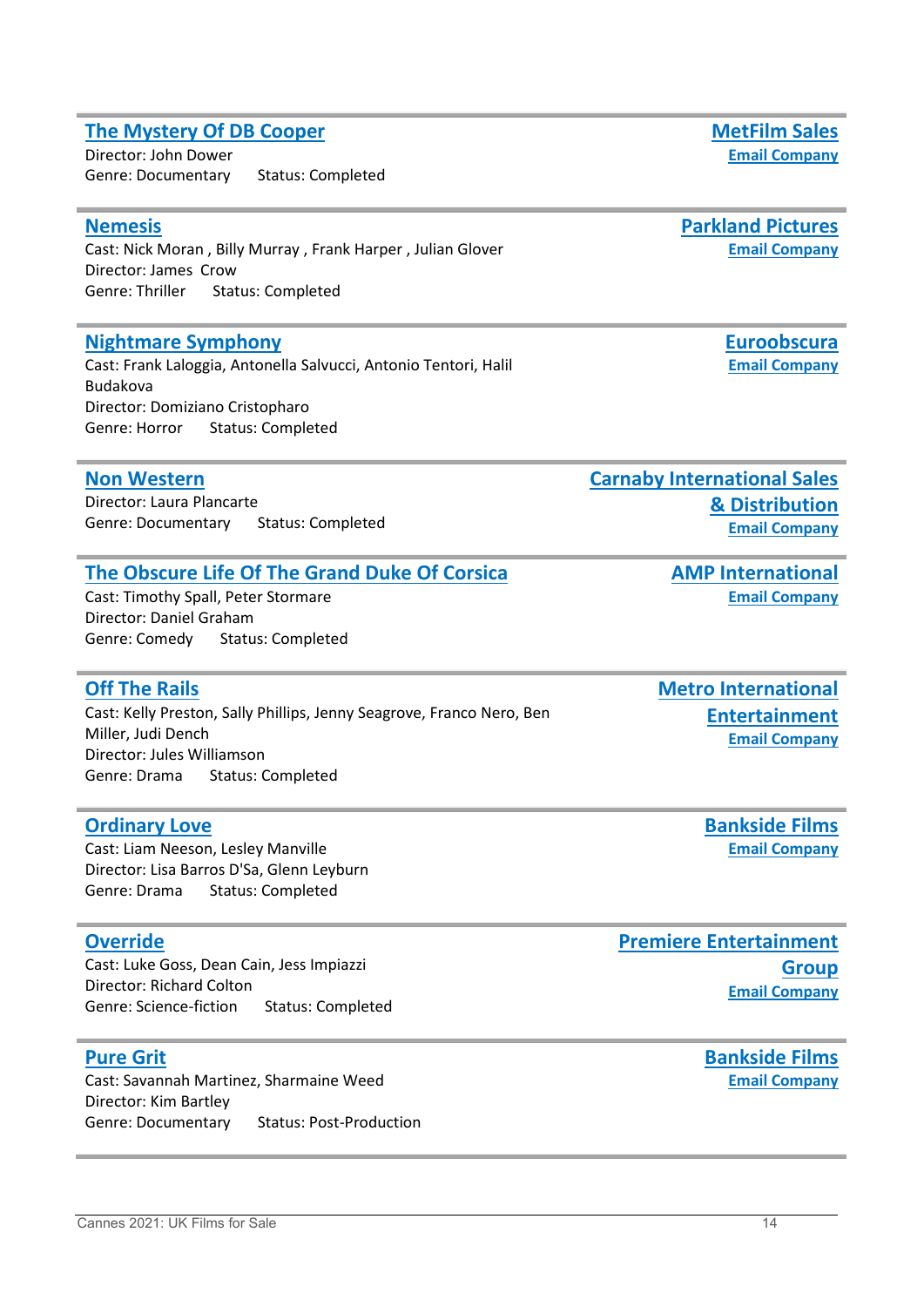#### **[Rare Beasts](https://ukfilmn.i2ic.com/companies/kaleidoscope)**

Cast: Billie Piper, David Thewlis, Lily James Director: Billie Piper Genre: Drama, Comedy Status: Completed

### **[The Reason I Jump](https://ukfilmn.i2ic.com/companies/met-film-sales)**

Director: Jerry Rothwell Genre: Documentary Status: Completed

### **[The Return: Life After Isis](https://ukfilmn.i2ic.com/companies/met-film-sales)**

Director: Alba Sotorra Genre: Status: Completed

### **[Ride The Wave](https://ukfilmn.i2ic.com/companies/met-film-sales)**

Director: Martyn Roberston Genre: Documentary Status: Completed

### **[Rock Hudson: Accidental Activist](https://ukfilmn.i2ic.com/companies/altitude)**

Director: Stephen Kijak Genre: Documentary Status: Pre-Production

### **[Romantic Road](https://www.imdb.com/title/tt6099468/)**

Cast: Jan Grey, Rupert Grey, Mark Sealy Director: Oliver McGarvey Genre: Documentary Status: Completed

### **[Rose: A Love Story](https://cinando.com/en/Film/rose_a_love_story_382663/Detail)**

Cast: Sophie Rundle, Matt Stokoe, Olive Gray Director: Jennifer Sheridan Genre: Drama Status: Completed

### **[Sacrifice](https://cinando.com/en/Film/sacrifice_365101/Detail)**

Cast: Barbara Crampton, Ludovic Hughes, Sophie Stevens, Lukas Loughran, Johanna Adde Dahl, Jack Kristiansen, Erik Lundin, Dag Soerlie Director: Andy Collier Genre: Horror Status: Completed

### **[Saltwater: The Battle Of Ramree Island](https://cinando.com/en/Film/saltwater_the_battle_of_ramree_island_382604/Detail)**

Cast: Glenn Salvage, Jas Steven Singh, Steve Dolton, Ryan Harvey Director: Steve Lawson Genre: Action/Adventure Status: Completed

**[Kaleidoscope Film](http://www.kaleidoscopefilmdistribution.com/)  [Distribution](http://www.kaleidoscopefilmdistribution.com/) [Email Company](mailto:sales@kaleidoscopefilmdistribution.com)**

> **[MetFilm Sales](https://www.metfilmsales.com/) [Email Company](mailto:vesna@metfilm.co.uk)**

> **[MetFilm Sales](https://www.metfilmsales.com/) [Email Company](mailto:vesna@metfilm.co.uk)**

> **[MetFilm Sales](https://www.metfilmsales.com/) [Email Company](mailto:vesna@metfilm.co.uk)**

**[Altitude Film Entertainment](http://www.altitudefilment.com/) [Email Company](mailto:info@altitudefilment.com)**

**[Screenbound International](https://www.screenbound.co.uk/)  [Pictures](https://www.screenbound.co.uk/) [Email Company](mailto:info@screenbound.co.uk)**

> **[The Yellow Affair](https://www.yellowaffair.com/) [Email Company](mailto:contact@yellowaffair.com)**

**[Epic Pictures Group](http://www.epic-pictures.com/) [Email Company](mailto:sales@epic-pictures.com)**

> **[Vision Films](http://www.visionfilms.net/) [Email Company](mailto:sales@visionfilms.net)**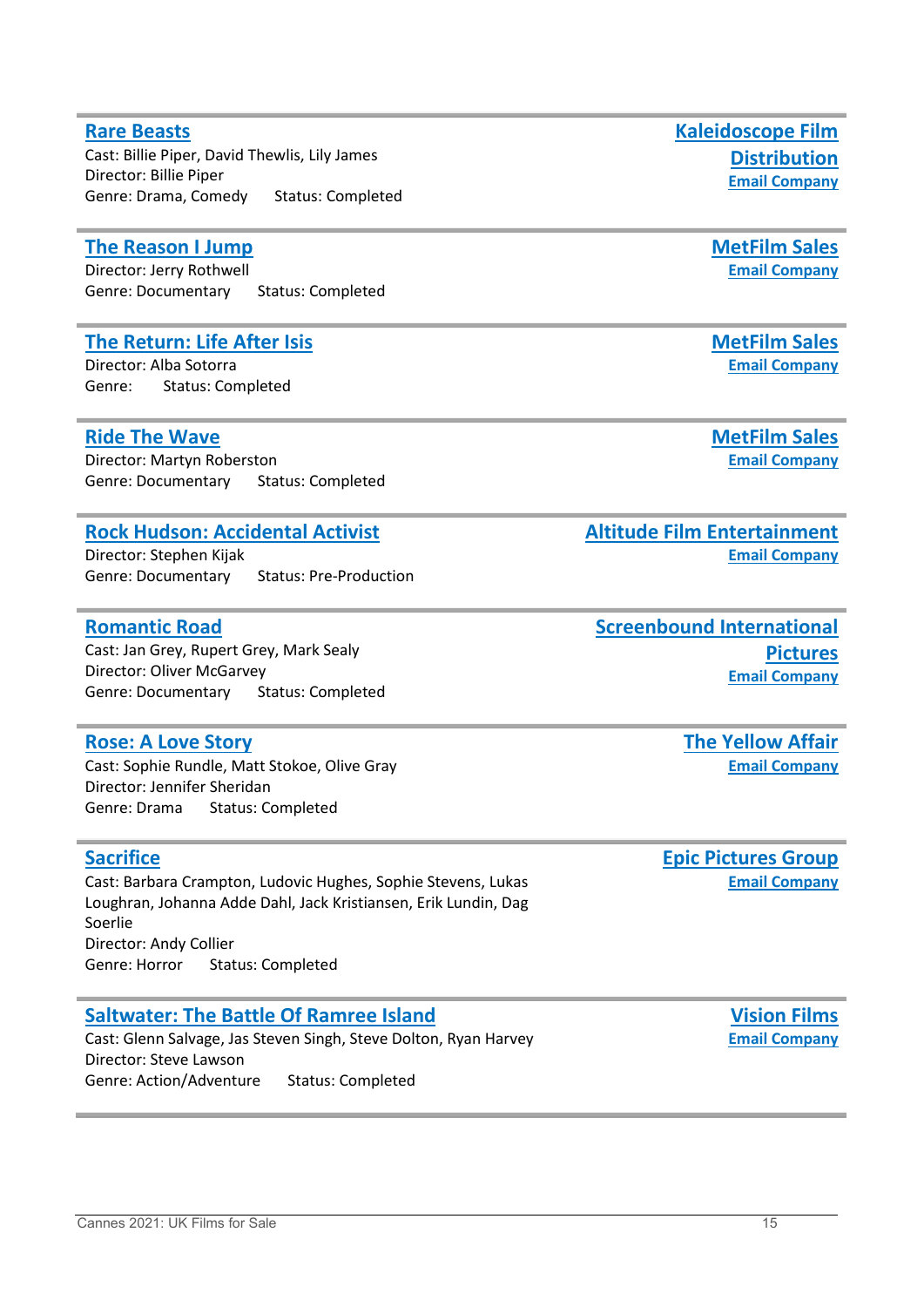### **[Scare Attraction](https://cinando.com/en/Film/scare_attraction_372521/Detail)**

Cast: Tony Fadil, Sonera Angel, Primrose Bigwood Director: Steven M. Smith Genre: Horror Status: Completed

### **[Schemers](https://ukfilmn.i2ic.com/companies/reason-16)**

Cast: Conor Berry, Sean Connor, Tara Lee Director: Dave McLean Genre: Drama Status: Completed

### **[The Score](https://cinando.com/en/Film/the_score_358118/Detail)**

Cast: Johnny Flynn, Naomi Ackie, Will Poulter, Lydia Wilson Director: Malachi Smyth Genre: Crime Status: Post-Production

### **[Seagull](https://ukfilmn.i2ic.com/companies/evolutionary-films)**

Cast: Jessica Hynes, Gabrielle Sheppard, Adam Radcliffe Director: Peter Blach Genre: Status: Completed

#### **[Séance](https://cinando.com/en/Film/seance_356167/Detail)**

Cast: Suki Waterhouse, Inanna Sarkis, Ella Rae Smith, Madisen Beaty, Seamus Paterson Director: Simon Barrett Genre: Thriller Status: Completed

#### **[Severance](https://cinando.com/en/Film/severance_123101/Detail)**

Cast: Stanley Tucci, Olga Kurylenko Director: Andrew Morahan Genre: Thriller Status: Pre-Production

#### **[Shadowland](https://ukfilmn.i2ic.com/companies/evolutionary-films)**

Cast: Amelia Eve, Ben Keenan, Jason Harvey, Rebecca Finch, Vivien Taylor Director: Simon Kay Genre: Horror Status: Completed

### **[Shoplifters Of The World](https://cinando.com/en/Film/shoplifters_of_the_world_253320/Detail)**

Cast: Joe Manganiello, Ellar Coltrane, Helena Howard, Elena Kampouris , Nick Krause, James Bloor Director: Stephen Kijak Genre: Drama Status: Completed

**[Reason8 Films](http://reason8films.com/)**

**[Email Company](mailto:info@reason8films.com)**

**[WestEnd Films](https://www.westendfilms.com/home/) [Email Company](mailto:info@westendfilms.com)**

**[Evolutionary Films](https://www.evolutionaryfilms.com/) [Email Company](mailto:info@evolutionaryfilms.com)**

> **[HanWay Films](https://www.hanwayfilms.com/) [Email Company](mailto:info@hanwayfilms.com)**

**[GFM Film Sales](http://www.gfmfilms.co.uk/) [Email Company](mailto:general@gfmfilms.co.uk)**

**[Evolutionary Films](https://www.evolutionaryfilms.com/) [Email Company](mailto:info@evolutionaryfilms.com)**

> **[WestEnd Films](https://www.westendfilms.com/home/) [Email Company](mailto:info@westendfilms.com)**

**[ITN Distribution](http://www.itndistribution.com/) [Email Company](mailto:stuart@itnfilms.com)**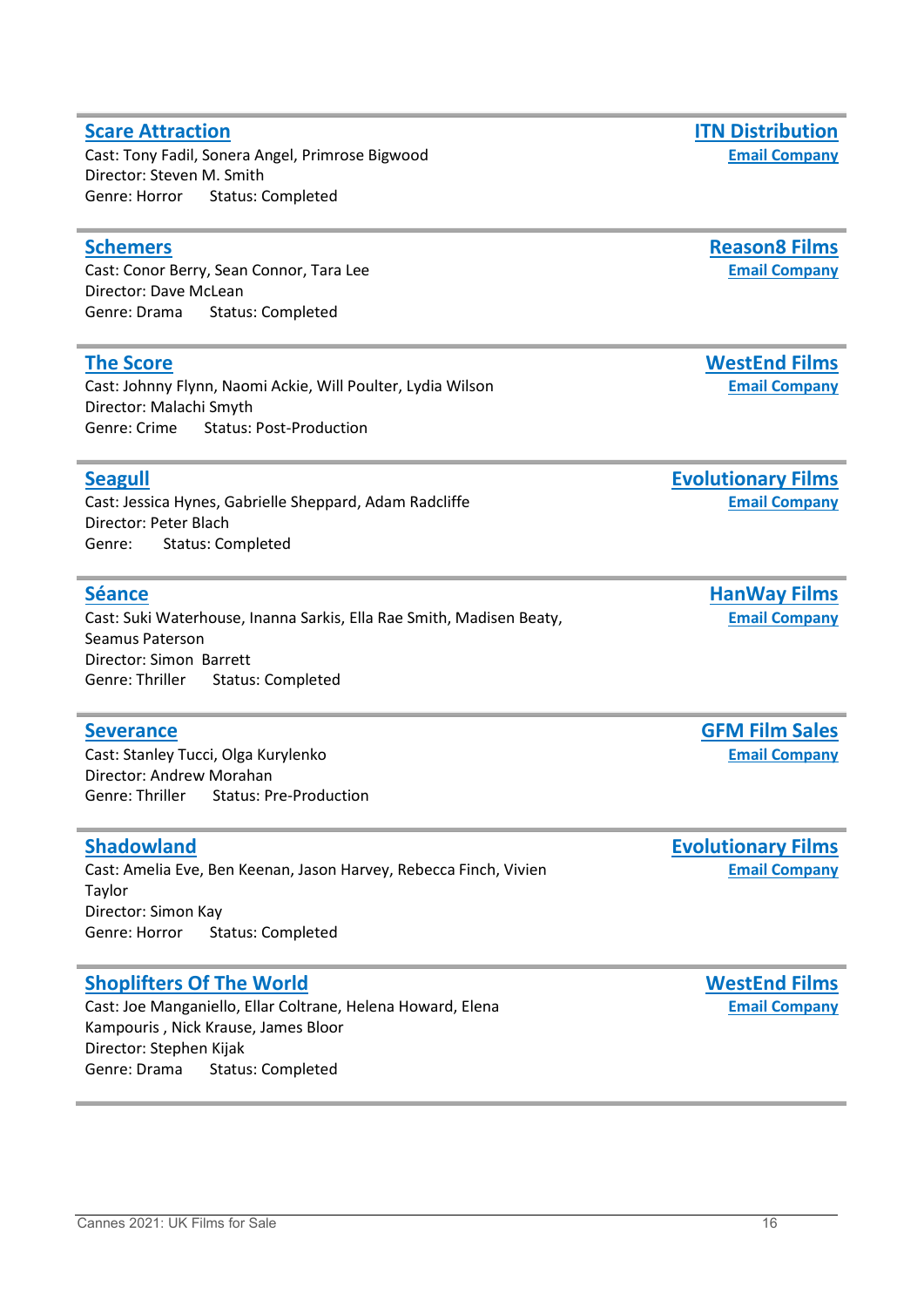#### **[The Show](https://ukfilmn.i2ic.com/companies/protagonist-pictures)** Cast: Tom Burke, Siobhan Hewlett, Ellie Bamber, Sheila Atim, Richard Dillane, Alan Moore Director: Mitch Jenkins Genre: Thriller Status: Completed

#### **[Silent Night](https://cinando.com/en/Film/silent_night_377841/Detail)**

Cast: Bradley Taylor, Frank Harper, Cary Crankson Director: Will Thorne Genre: Thriller Status: Completed

#### **[So Long Marianne](https://ukfilmn.i2ic.com/companies/phoenix)**

Cast: Josefine Frida Pettersen, Joe Vetch, Ed Ward, Suzanne Kendall, Tim Churchill, Despina Mirou Director: Paul Wiffen Genre: Drama, Romance Status: Post-Production

#### **The Space - [Theatre Of Survival](https://cinando.com/en/Film/the_space__theatre_of_survival_363612/Detail)**

Cast: Brian Astbury, Athol Fugard, John Kani, Winston Ntshona, Richard E Grant, Fatima Dike, James Earl Jones Director: Dan Poole Genre: Art - Culture Status: Completed

#### **[Spitfire Over Berlin](https://ukfilmn.i2ic.com/companies/kaleidoscope)**

Cast: Kris Saddler, Tom Gordon, David Dobson, Vin Hawke Director: Callum Burn Genre: Action / Adventure Status: Production

#### **[Stalked](https://ukfilmn.i2ic.com/companies/film-seekers_)**

Cast: Rebecca Rogers, Nathalie Buscombe, Laurence Saunders Director: Justin Edgar Genre: Thriller Status: Completed

#### **[Stardog And Turbocat](https://ukfilmn.i2ic.com/companies/kaleidoscope)**

Cast: Gemma Arterton, Bill Nighy, Luke Evans, Nick Frost Director: Ben Smith Genre: Children's Status: Completed

#### **[Stardust](https://ukfilmn.i2ic.com/companies/film-constellation)**

Cast: Johnny Flynn, Jenna Malone, Marc Maron Director: Gabriel Range Genre: Drama Status: Production

**[Protagonist Pictures](https://protagonistpictures.com/) [Email Company](mailto:info@protagonistpictures.com)**

> **[Parkland Pictures](https://www.parklandpictures.com/) [Email Company](mailto:info@parklandpictures.com)**

**[Phoenix Worldwide](https://phoenixworldent.com/)  [Entertainment](https://phoenixworldent.com/) [Email Company](mailto:info@phoenixworldent.com)**

**[Email Company](mailto:info@7and7.co.uk)**

**[Service](https://www.7and7.co.uk/)**

**[7 & 7 Producers' Sales](https://www.7and7.co.uk/)** 

**[Kaleidoscope Film](http://www.kaleidoscopefilmdistribution.com/)  [Distribution](http://www.kaleidoscopefilmdistribution.com/) [Email Company](mailto:sales@kaleidoscopefilmdistribution.com)**

> **[Film Seekers](http://www.film-seekers.com/) [Email Company](mailto:sales@film-seekers.com)**

**[Kaleidoscope Film](http://www.kaleidoscopefilmdistribution.com/)  [Distribution](http://www.kaleidoscopefilmdistribution.com/) [Email Company](mailto:sales@kaleidoscopefilmdistribution.com)**

**[Film Constellation](http://www.filmconstellation.com/) [Email Company](mailto:office@filmconstellation.com)**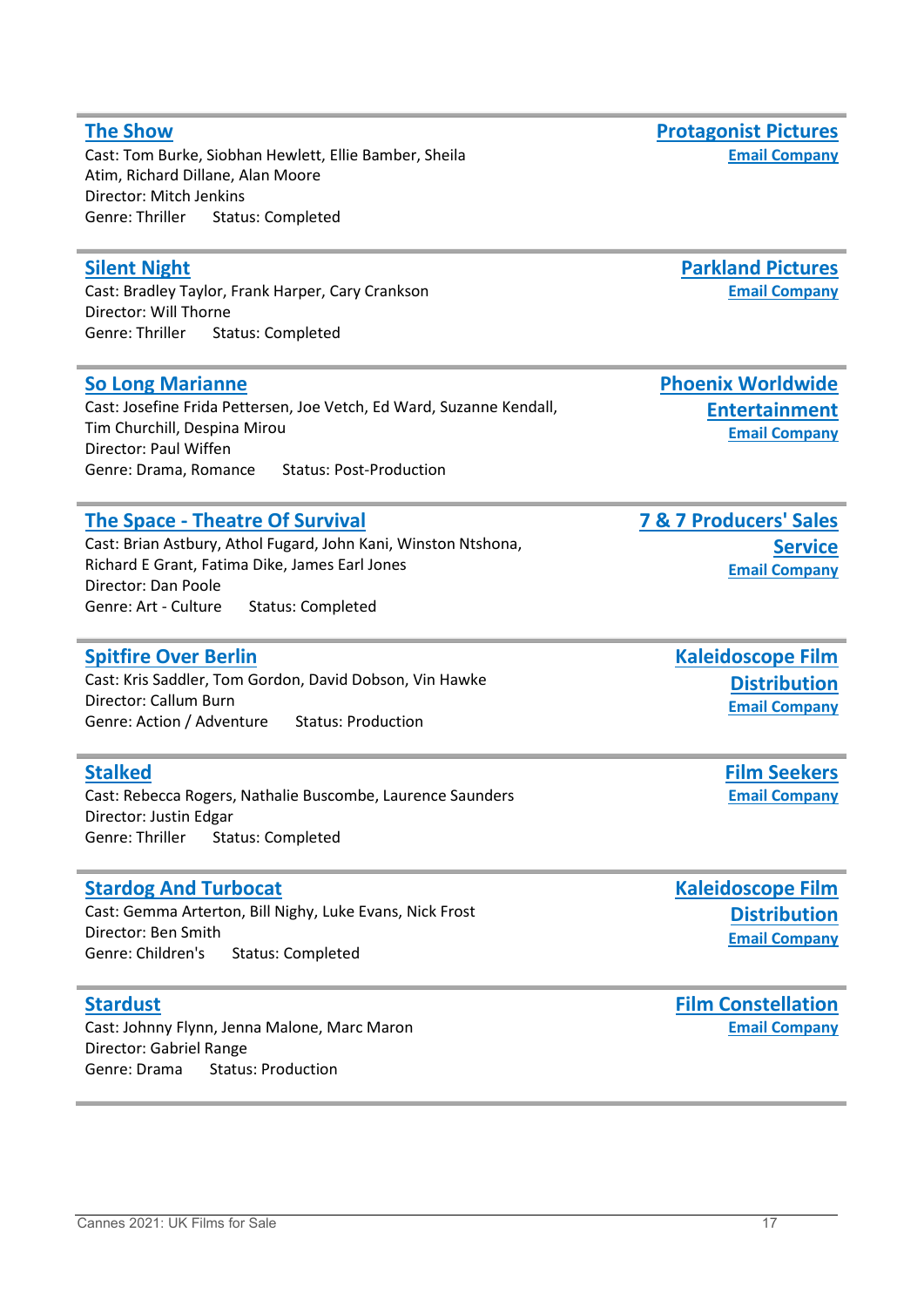Cast: Ben Whishaw, Ellie Haddington, Ian Gelder, Jasmine Jobson Director: Aneil Karia Genre: Drama Status: Completed

#### **[Susu and the House of Secrets](https://www.imdb.com/title/tt6913998/?ref_=fn_al_tt_2)**

Cast: Zitong Wu, Frederick Szkoda, Steve Edwin Director: Yixi Sun Genre: Thriller Status: Completed

#### **[The Feast](https://ukfilmn.i2ic.com/companies/bankside-films)**

**[Surge](https://ukfilmn.i2ic.com/companies/protagonist-pictures)**

Cast: Anne Elwy, Nia Roberts, Julian Lewis Jones, Steffan Cennydd, Sion Alun Davies, Lisa Palfrey, Rhodri Meilir Director: Lee Haven-Jones Genre: Horror Status: Completed

#### **[The Ghosts Of Borley Rectory](https://ukfilmn.i2ic.com/companies/kaleidoscope)**

Cast: Julian Sands, Colin Baker, Toyah Willcox, Christopher Ellison Director: Steven M. Smith Genre: Horror Status: Completed

#### **[The Real Charlie Chaplin](https://ukfilmn.i2ic.com/companies/altitude)**

Director: Peter Middleton, James Spinney Genre: Documentary Status: Post-Production

#### **[The Seed](https://cinando.com/en/Film/the_seed_377074/Detail)**

Cast: Chelsea Edge, Lucy Martin, Sophie Vavasseur Director: Sam Walker Genre: Horror, Science-fiction Status: Post-Production

#### **[The Three Musketeers](https://cinando.com/en/Film/the_three_musketeers_362986/Detail)**

Genre: Action/Adventure Status: Pre-Production

#### **[Til Kingdom Come](https://ukfilmn.i2ic.com/companies/met-film-sales)**

Director: Maya Zinshtein Genre: Documentary Status: Completed

#### **[Timestalker](https://cinando.com/en/Film/timestalker_389225/Detail)**

Cast: Alice Lowe, Sam Riley, Natasia Demetriou, Jacob Anderson Director: Alice Lowe Genre: Science-fiction Status: Pre-Production

**[Protagonist Pictures](https://protagonistpictures.com/) [Email Company](mailto:info@protagonistpictures.com)**

**[Screenbound International](https://www.screenbound.co.uk/)  [Pictures](https://www.screenbound.co.uk/) [Email Company](mailto:info@screenbound.co.uk)**

> **[Bankside Films](https://www.bankside-films.com/) [Email Company](mailto:films@bankside-films.com)**

**[Kaleidoscope Film](http://www.kaleidoscopefilmdistribution.com/)  [Distribution](http://www.kaleidoscopefilmdistribution.com/) [Email Company](mailto:sales@kaleidoscopefilmdistribution.com)**

#### **[Altitude Film Entertainment](http://www.altitudefilment.com/) [Email Company](mailto:info@altitudefilment.com)**

**[AMP International](https://www.amp-film.com/home/) [Email Company](mailto:info@amp-film.com)**

**[Film Mode Entertainment](http://www.filmmodeentertainment.com/) [Email Company](mailto:assistant@filmmodeentertainment.com)**

> **[MetFilm Sales](https://www.metfilmsales.com/) [Email Company](mailto:vesna@metfilm.co.uk)**

**[HanWay Films](https://www.hanwayfilms.com/) [Email Company](mailto:info@hanwayfilms.com)**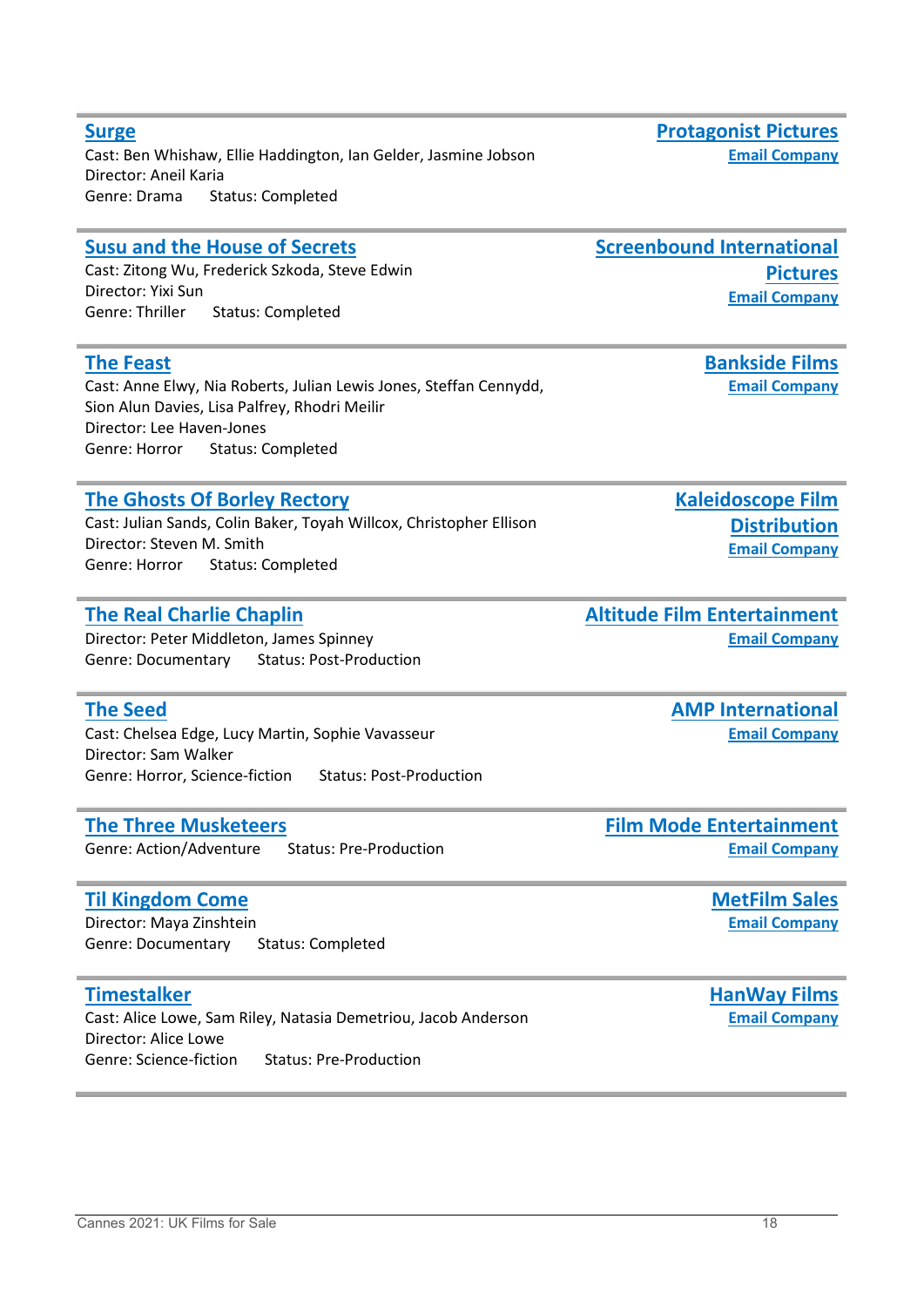#### **[To Be Someone](https://ukfilmn.i2ic.com/companies/kaleidoscope)** Cast: Leslie Ash, Mark Wingett, Toyah Wilcox, Sam Gittins Director: Ray Burdis Genre: Comedy, Crime Status: Completed

#### **[To Olivia](https://cinando.com/en/Film/to_olivia_315240/Detail)**

Cast: Hugh Bonneville, Keeley Hawes, Sam Heughan Director: John Hay Genre: Drama Status: Post-Production

#### **[Tomorrow Morning](https://ukfilmn.i2ic.com/companies/kaleidoscope)**

Cast: Samantha Barks, Ramin Karimloo, Joan Collins, Omid Djalili, Henry Goodman, Harriet Thorpe, Anita Dobson, Fleur East Director: Nick Winston Genre: Musical Status: Production

#### **[Tooth Fairy: The Last Extraction](https://cinando.com/en/Film/tooth_fairy_the_last_extraction_390770/Detail)**

Cast: Andrew Rolfe, Annie Knox Director: Louisa Warren Genre: Horror Status: Completed

#### **[Tooth Fairy: The Root Of Evil](https://cinando.com/en/Film/tooth_fairy_the_root_of_evil_372500/Detail)**

Cast: Jake Watkins, Chelsea Greenwood Director: Louisa Warren Genre: Horror Status: Completed

#### **[Tribal Get Out Alive](https://ukfilmn.i2ic.com/companies/evolutionary-films)**

Cast: Zara Phythian, Ross O'Hennessy, Thomas Dodd, Valerie Thomas Director: Matt Routledge Genre: Action/Adventure Status: Completed

#### **[Trick Or Treat](https://ukfilmn.i2ic.com/companies/evolutionary-films)**

Cast: Craig Kelly, Dean Lennox Kelly, Shaun Parkes, Brooke Sorenson, Jessica Sarah Flaum Director: Ed Boase Genre: Thriller Status: Completed

#### **[Trouble Will Find Us](https://cinando.com/en/Film/trouble_will_find_us_378375/Detail)**

Cast: Ruth Kearney, Dylan Edwards Director: Alexander Milo Bischof Genre: Drama Status: Completed **[Kaleidoscope Film](http://www.kaleidoscopefilmdistribution.com/)  [Distribution](http://www.kaleidoscopefilmdistribution.com/) [Email Company](mailto:sales@kaleidoscopefilmdistribution.com)**

**[Saboteur Media \(Goldcrest](http://www.saboteurmedia.com/)  [Films International\)](http://www.saboteurmedia.com/) [Email Company](mailto:sales@saboteurmedia.com)**

> **[Kaleidoscope Film](http://www.kaleidoscopefilmdistribution.com/)  [Distribution](http://www.kaleidoscopefilmdistribution.com/) [Email Company](mailto:sales@kaleidoscopefilmdistribution.com)**

> > **[ITN Distribution](http://www.itndistribution.com/) [Email Company](mailto:stuart@itnfilms.com)**

> > **[ITN Distribution](http://www.itndistribution.com/) [Email Company](mailto:stuart@itnfilms.com)**

**[Evolutionary Films](https://www.evolutionaryfilms.com/) [Email Company](mailto:info@evolutionaryfilms.com)**

**[Evolutionary Films](https://www.evolutionaryfilms.com/) [Email Company](mailto:info@evolutionaryfilms.com)**

**[Moviehouse Entertainment](http://www.moviehouseent.com/) [Email Company](mailto:info@moviehouseent.com)**

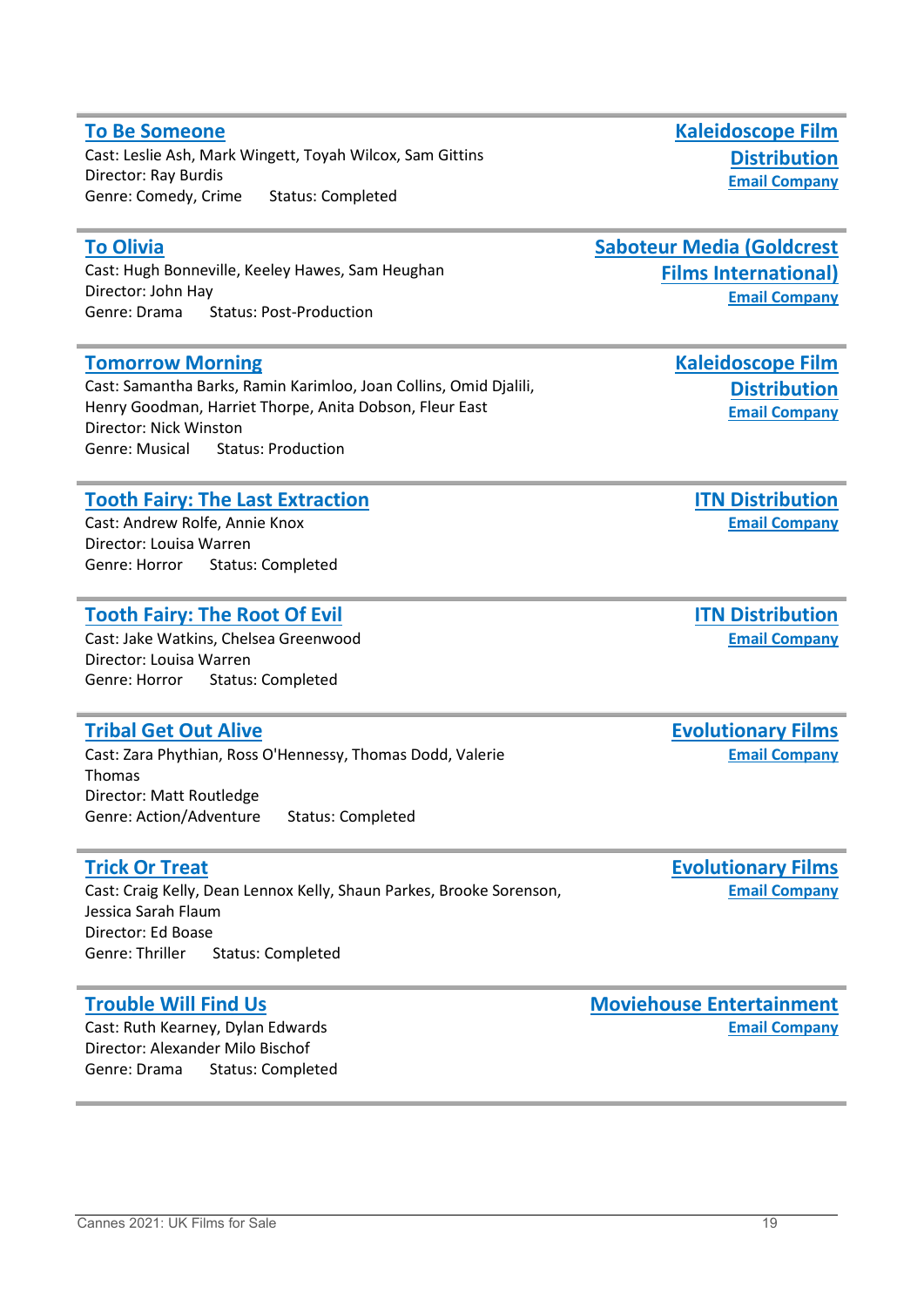#### **[Undergods](https://cinando.com/en/Film/undergods_376213/Detail)** Cast: Géza Röhrig, Kate Dickie, Burn Gorman, Johann, Michael Gould, Hayley Carmichael Director: Chino Moya Genre: Fantasy Status: Completed

#### **[The Unfamiliar](https://cinando.com/en/Film/the_unfamiliar_363907/Detail)**

Cast: Jemima West, Christopher Dane, Rebecca Hanssen Director: Henk Pretorius Genre: Thriller Status: Completed

#### **[The United Way](https://ukfilmn.i2ic.com/companies/embankment-films)**

Cast: Eric Cantona and featuring Bryan Robson, Ryan Giggs, Martin Edward Director: Mat Hodgso Genre: Documentary Status: Completed

### **[Untitled Lewis Capaldi Documentary](https://cinando.com/en/Film/untitled_lewis_capaldi_documentary_394669/Detail)**

Director: Joe Pearlman Genre: Documentary Status: Production

#### **[Vampir](https://cinando.com/en/Film/vampir_382180/Detail)**

Cast: Branko Tomovic, Gorica Regodic, Joakim Tasic, Eva Ras Director: Branko Tomovic Genre: Horror Status: Completed

#### **[Vigilante](https://cinando.com/en/Film/vigilante_356432/Detail)**

Cast: Scott Adkins Director: William Kaufman Genre: Action/Adventure Status: Pre-Production

#### **[The Village In The Woods](https://cinando.com/en/Film/the_village_in_the_woods_376029/Detail)**

Cast: Beth Park, Richard Hope, Therese Bradley, Robert Vernon Director: Raine Mccormack Genre: Thriller Status: Completed

### **[Wagyu Confidential](https://ukfilmn.i2ic.com/companies/kaleidoscope)**

Director: Franck Ribière and Vérane Frédiani Genre: Documentary Status: Completed

#### **[We Go In At Dawn](https://ukfilmn.i2ic.com/companies/101-films-international)**

Cast: Kelvin Fletcher, Samantha Coughlan, Antonio Bustorff Director: Ben Mole Genre: Drama Status: Post-Production

**[Bleiberg Entertainment](http://www.bleibergent.com/) [Email Company](mailto:sales@bleibergent.com)**

**[OneTwoThree Media](https://onetwothree.media/) [Email Company](mailto:info@onetwothree.media)**

> **[Kaleidoscope Film](http://www.kaleidoscopefilmdistribution.com/)  [Distribution](http://www.kaleidoscopefilmdistribution.com/) [Email Company](mailto:sales@kaleidoscopefilmdistribution.com)**

#### **[101 Films International](https://101filmsinternational.com/) [Email Company](mailto:info@101-films.com)**

**[Myriad Pictures](http://www.myriadpictures.com/) [Email Company](mailto:info@myriadpictures.com)**

**[Email Company](mailto:info@myriadpictures.com)**

**[Myriad Pictures](http://www.myriadpictures.com/)**

**[Embankment Films](https://www.embankmentfilms.com/) [Email Company](mailto:info@embankmentfilms.com)**

**[Reel Suspects](http://www.reelsuspects.com/)**

**[Independent](http://www.independentfilmcompany.com/)**

**[Email Company](mailto:m@reelsuspects.com)**

**[Email Company](mailto:mail@independentfilmcompany.com)**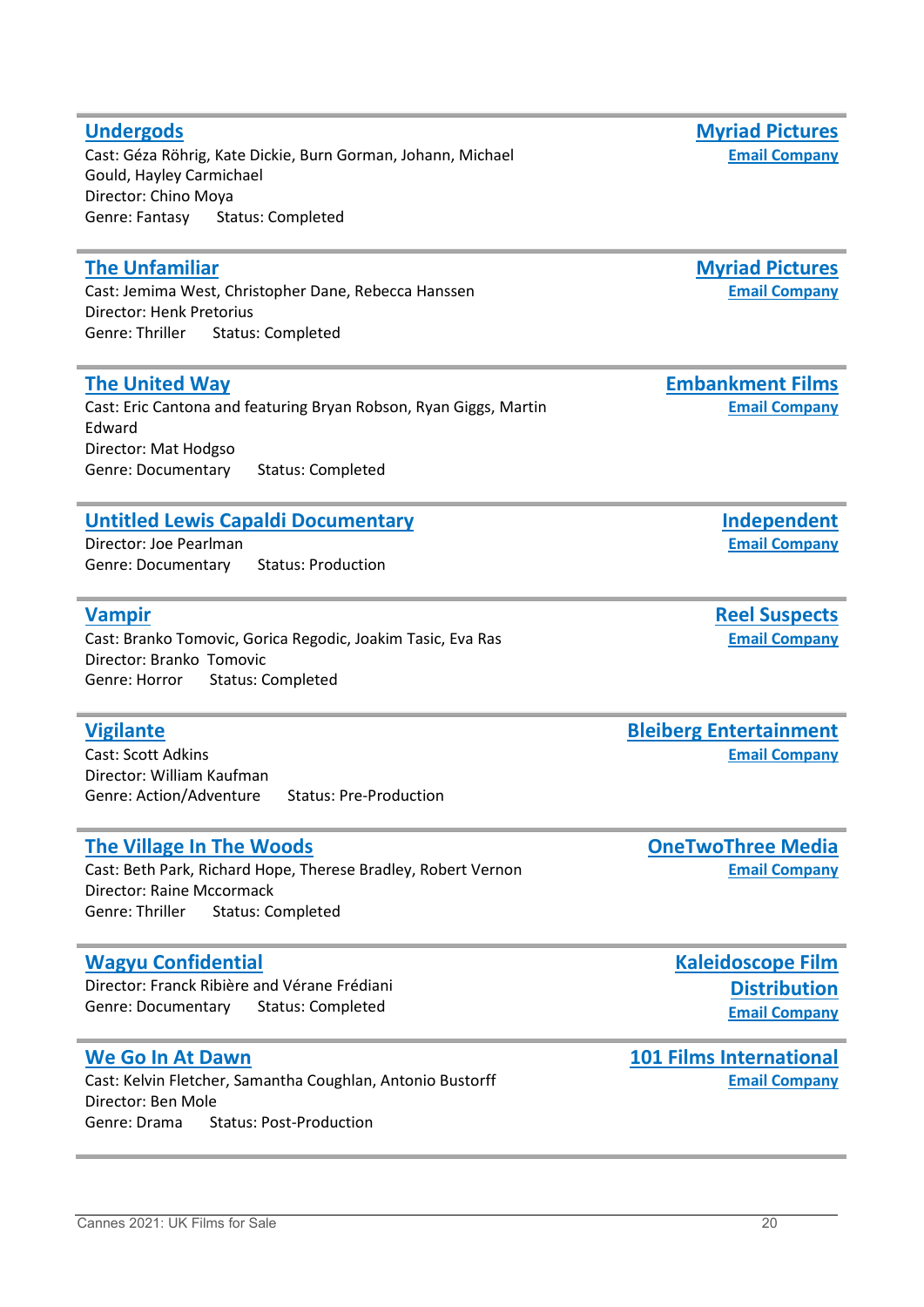### **[Weapon](https://ukfilmn.i2ic.com/companies/evolutionary-films)**

Cast: Ian Virgo, Christopher Hatherall, Nancy Clarkson, Kieran Cellgren Director: Simon Tate Genre: Thriller Status: Completed

### **[When The Mist Clears](https://cinando.com/en/Film/when_the_mist_clears_390440/Detail)**

Cast: Gena Miller, Christian Howard, Silvia Busuioc, Maddalena Ischiale Director: Dervis Cengiz Genre: Erotic Status: Completed

### **[Whisper Of Silence](https://ukfilmn.i2ic.com/companies/phoenix)**

Cast: Laura Osma, Emy Mena, Juan Carlos Velis Director: Alfonso Quijada Genre: Status: Completed

### **[Wildfire](https://ukfilmn.i2ic.com/companies/film-constellation)**

Cast: Nika McGuigan, Nora-Jane Noone Director: Cathy Brady Genre: Drama Status: Production

### **[Winter Ridge](https://ukfilmn.i2ic.com/companies/film-seekers_)**

Cast: Matt Hookings, Michael McKell, Justin McDonald, Hannah Waddingham Director: Dom Lenoir Genre: Thriller Status: Completed

### **[Women In The Castle](https://ukfilmn.i2ic.com/companies/embankment-films)**

Cast: Kristin Scott Thomas, Daisy Ridley and Nina Hoss Director: Jane Anderson Genre: Historical, Fiction Status: Pre-Production

### **[Wreck](https://cinando.com/en/Film/wreck_372522/Detail)**

Cast: Ben Loyd Holmes, Tony Manders, Ashley Robson Director: Ben Patterson Genre: Thriller Status: Completed

**[Phoenix Worldwide](https://phoenixworldent.com/)  [Entertainment](https://phoenixworldent.com/)**

**[Email Company](mailto:info@phoenixworldent.com)**

**[Film Constellation](http://www.filmconstellation.com/) [Email Company](mailto:office@filmconstellation.com)**

> **[Film Seekers](http://www.film-seekers.com/) [Email Company](mailto:sales@film-seekers.com)**

**[Embankment Films](https://www.embankmentfilms.com/) [Email Company](mailto:info@embankmentfilms.com)**

> **[ITN Distribution](http://www.itndistribution.com/) [Email Company](mailto:stuart@itnfilms.com)**

**[Evolutionary Films](https://www.evolutionaryfilms.com/) [Email Company](mailto:info@evolutionaryfilms.com)**

> **Princ Films [Email Company](mailto:)**